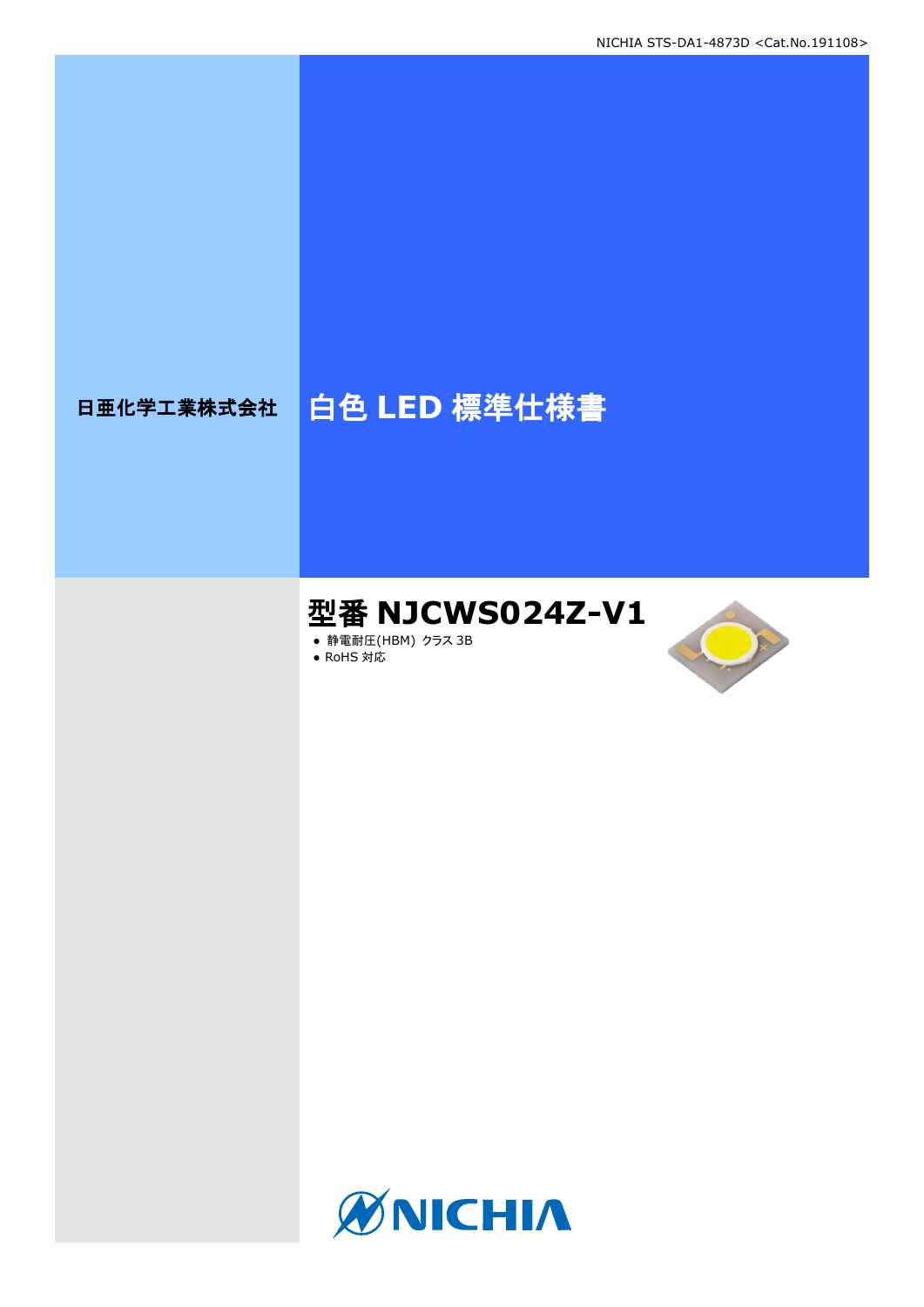#### 規格

#### (1) 絶対最大定格

| 項目        | 記号                  | 最大定格           | 単位 |
|-----------|---------------------|----------------|----|
| 順電流       | ${\rm I}_{{\rm F}}$ | 1280           | mA |
| パルス順電流    | $I_{\mathsf{FP}}$   | 1920           | mA |
| 静電耐圧(HBM) | V <sub>ESD</sub>    | 8              | kV |
| 逆方向許容電流   | $\rm I_R$           | 85             | mA |
| 許容損失      | $P_D$               | 49.2           | W  |
| 動作温度      | $T_{\mathsf{opr}}$  | $-40 \sim 105$ | °C |
| 保存温度      | $T_{\text{stq}}$    | $-40 \sim 100$ | °C |
| ジャンクション温度 |                     | 150            | ۰c |

\* TJ=25°C での値です。

\* IFP条件は、パルス幅 10ms 以下、デューティー比は 10%以下です。

\* IF、IFpは、ディレーティング特性を参照してください。

\* 静電耐圧(HBM)は ANSI/ESDA/JEDEC JS-001 のクラス 3B です。

 $*$ 動作温度はケース温度(Tc)での値です。

#### (2) 特性

|             | 項目          | 記号             | 条件            | 標準     | 最大   | 単位                       |
|-------------|-------------|----------------|---------------|--------|------|--------------------------|
| 順電圧         |             | $V_F$          | $I_F = 500mA$ | 36.0   |      | V                        |
|             | 光束(色度座標 1)  | $\Phi_{v}$     | $I_F = 500mA$ | 2410   |      | Im                       |
| R70 ランク     | 演色性(色度座標1)  | $R_{a}$        | $I_F = 500mA$ | 73     |      |                          |
|             | 光束(色度座標1)   | $\Phi_{\rm v}$ | $I_F = 500mA$ | 2210   |      | Im                       |
| R8000 ランク   | 演色性(色度座標 1) | $R_{a}$        | $I_F = 500mA$ | 83     |      | $\overline{\phantom{a}}$ |
|             | 光束(色度座標1)   | $\Phi_{\rm v}$ | $I_F = 500mA$ | 1940   |      | Im                       |
| R9050 ランク   | 演色性(色度座標 1) | $R_{a}$        | $I_F = 500mA$ | 93     |      |                          |
|             | 光束(色度座標1)   | $\Phi_{\rm v}$ | $I_F = 500mA$ | 1710   |      | Im                       |
| R9580 ランク   | 演色性(色度座標 1) | $R_{a}$        | $I_F = 500mA$ | 98     |      |                          |
|             | X           |                | $I_F = 500mA$ | 0.4338 |      |                          |
| 色度座標 1<br>v |             |                | $I_F = 500mA$ | 0.4030 |      |                          |
|             | 光束(色度座標 2)  | $\Phi_{\rm v}$ | $I_F = 500mA$ | 2580   |      | Im                       |
| R70 ランク     | 演色性(色度座標 2) | $R_{a}$        | $I_F = 500mA$ | 73     |      | $\overline{\phantom{a}}$ |
|             | 光束(色度座標 2)  | $\Phi_{\rm v}$ | $I_F = 500mA$ | 2410   |      | Im                       |
| R8000 ランク   | 演色性(色度座標 2) | $R_{a}$        | $I_F = 500mA$ | 83     |      |                          |
|             | 光束(色度座標 2)  | $\Phi_{\rm v}$ | $I_F = 500mA$ | 2180   |      | lm                       |
| R9050 ランク   | 演色性(色度座標 2) | $R_{a}$        | $I_F = 500mA$ | 93     |      |                          |
|             | 光束(色度座標 2)  | $\Phi_{\rm v}$ | $I_F = 500mA$ | 1930   |      | Im                       |
| R9580 ランク   | 演色性(色度座標 2) | $R_{a}$        | $I_F = 500mA$ | 98     |      |                          |
|             | x           |                | $I_F = 500mA$ | 0.3447 |      |                          |
| 色度座標 2      | v           |                | $I_F = 500mA$ | 0.3553 |      |                          |
| 熱抵抗         |             | $R_{\theta$ JC |               | 0.85   | 1.05 | °C/W                     |

\* T<sub>J</sub>=25°C での値です。パルス駆動により測定しています。

\* 光学特性は、CIE 127:2007 に準拠した値です。

\* 色度座標は、CIE 1931 色度図に基づくものとします。

\* 熱抵抗 RθJCは、JESD51-1 に準拠した Dynamic 法により測定しています。

 $*$  熱抵抗  $R_{\theta$ JC は、ダイスから Tc 測定ポイントまでの熱抵抗を表します。

\* 熱抵抗 R<sub>0JC</sub>は放熱グリスを用いた際の熱抵抗値です。放熱シートを用いた場合、熱抵抗値は顕著に大きくなる可能性があります。

\* 熱抵抗に関する詳細は注意事項(6)熱の発生を参照ください。

**COB** の取り扱い、密着、放熱などの一連のアプリケーションノートは弊社ホームページ「**LED** テクニカルデータ」をご確認ください。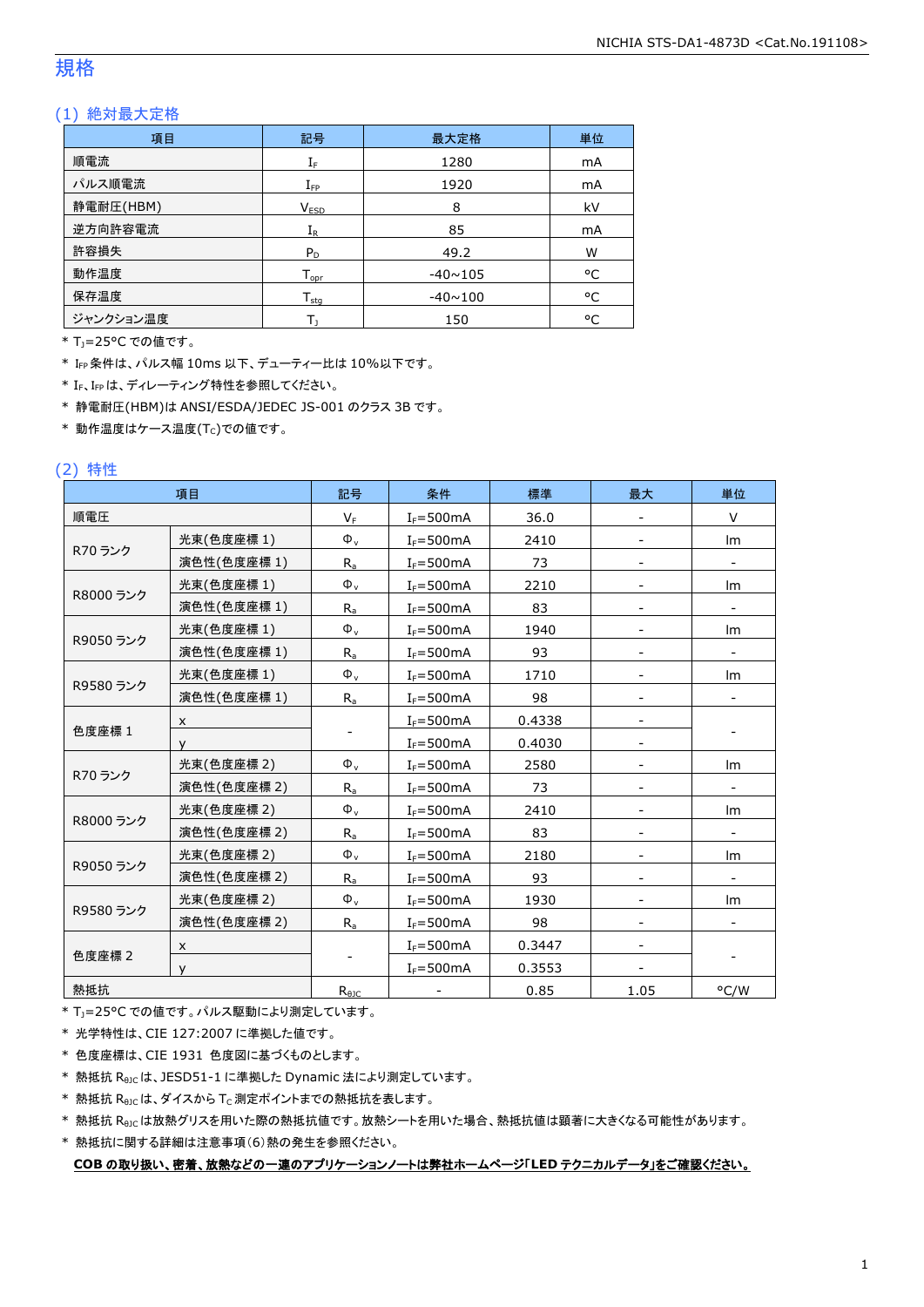## ランク分け

| 項目  | ランク            |         | 条件            | 最小     | 最大                       | 単位 |
|-----|----------------|---------|---------------|--------|--------------------------|----|
| 順電圧 | $\overline{a}$ |         | $I_F = 500mA$ | 33.3   | 38.5                     | V  |
|     | Q0232          |         |               | 2320   | 2840                     |    |
|     | Q0230          |         |               | 2300   | 2820                     |    |
|     | Q0228          |         |               | 2280   | 2800                     |    |
|     | Q0227          |         |               | 2270   | 2790                     |    |
|     | Q0224          |         |               | 2240   | 2740                     |    |
|     | Q0218          |         |               | 2180   | 2680                     |    |
|     | Q0216          |         |               | 2160   | 2660                     |    |
|     | Q0213          |         |               | 2130   | 2610                     |    |
|     | Q0209          |         |               | 2090   | 2570                     |    |
|     | Q0198          |         |               | 1980   | 2420                     |    |
|     | Q0196          |         |               | 1960   | 2400                     |    |
|     | Q0194          |         |               | 1940   | 2380                     | Im |
| 光束  | Q0189          |         | $I_F = 500mA$ | 1890   | 2310                     |    |
|     | Q0185          |         |               | 1850   | 2270                     |    |
|     | Q0176          |         |               | 1760   | 2160                     |    |
|     | Q0174          |         |               | 1740   | 2140                     |    |
|     | Q0173<br>Q0171 |         |               | 1730   | 2130                     |    |
|     |                |         |               | 1710   | 2090                     |    |
|     | Q0169          |         |               | 1690   | 2070                     |    |
|     | Q0168          |         |               | 1680   | 2060                     |    |
|     | Q0164          |         |               | 1640   | 2020                     |    |
|     | Q0162          |         |               | 1620   | 1980                     |    |
|     | Q0157          |         |               | 1570   | 1930                     |    |
|     | Q0153          |         |               | 1530   | 1890                     |    |
|     | Q0144          |         |               | 1440   | 1780                     |    |
|     | R70<br>$R_{a}$ |         |               | $70\,$ | $\overline{\phantom{a}}$ |    |
|     | $R_a$<br>R8000 |         |               | 80     | $\overline{\phantom{a}}$ |    |
|     |                | $R_9$   |               | ${>}0$ | $\blacksquare$           |    |
| 演色性 | R9050          | $R_{a}$ | $I_F = 500mA$ | 90     | $\blacksquare$           |    |
|     |                | $R_9$   |               | 50     | $\overline{\phantom{a}}$ |    |
|     | R9580          | $R_a$   |               | 95     |                          |    |
|     |                | $R_9$   |               | 80     | $\overline{\phantom{a}}$ |    |

#### 色度範囲 $(I_F=500$ mA)

色度座標は中央値より MacAdam 楕円 3 ステップ範囲内となります。

|            |      | ランク    | ランク    | ランク    | ランク    | ランク    | ランク    |
|------------|------|--------|--------|--------|--------|--------|--------|
|            |      | sm223  | sm253  | sm273  | sm303  | sm353  | sm403  |
| 色温度値(単位:K) | l cp | 2200   | 2500   | 2700   | 3000   | 3500   | 4000   |
|            | x    | 0.5018 | 0.4806 | 0.4578 | 0.4338 | 0.4073 | 0.3818 |
| 色度座標中央値    |      | 0.4153 | 0.4141 | 0.4101 | 0.4030 | 0.3917 | 0.3797 |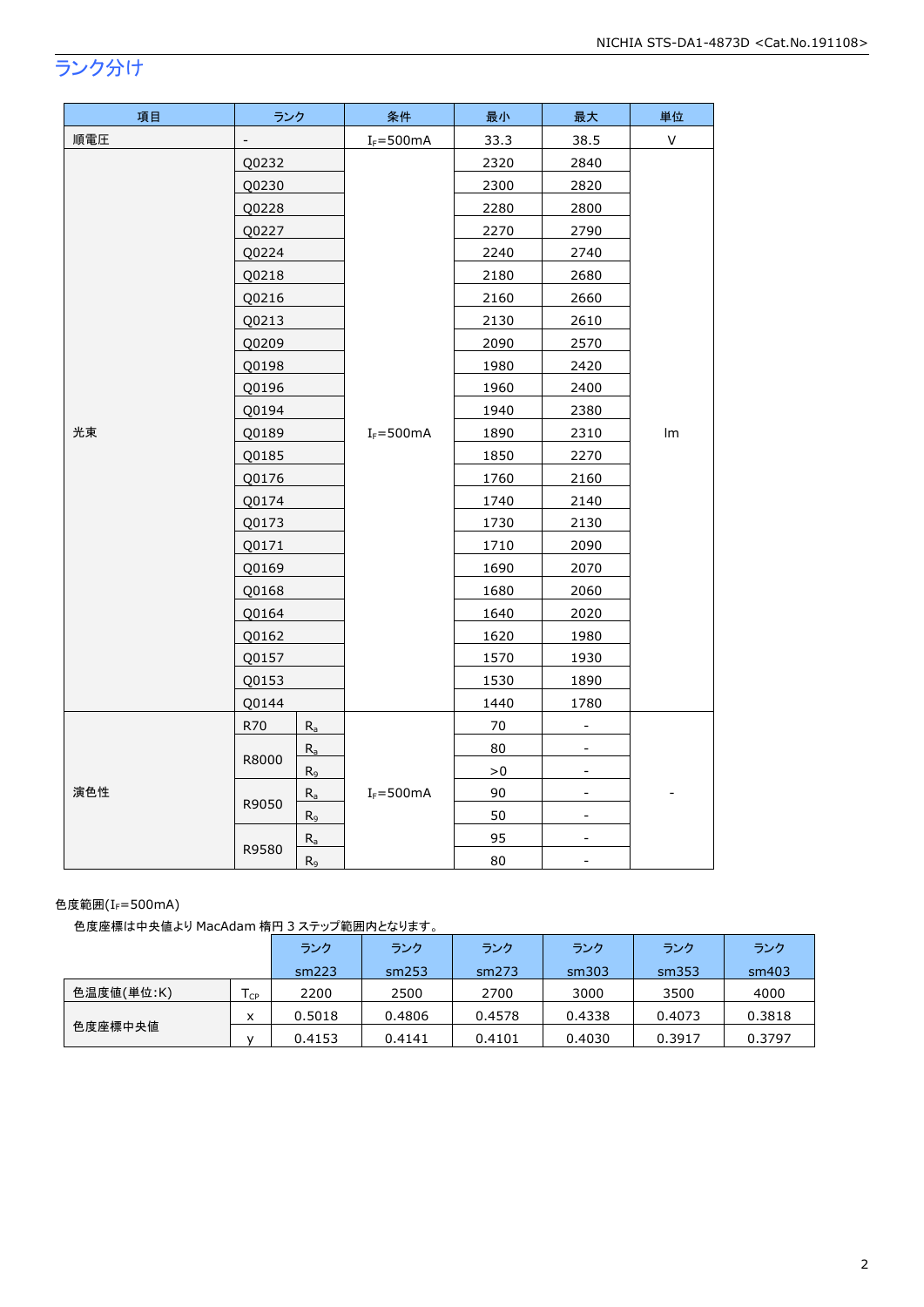|            |                            | ランク    | ランク    | ランク    | ランク    |
|------------|----------------------------|--------|--------|--------|--------|
|            |                            | sm453  | sm503  | sm573  | sm653  |
| 色温度値(単位:K) | $\mathsf{T}_{\mathsf{CP}}$ | 4500   | 5000   | 5700   | 6500   |
|            | x                          | 0.3611 | 0.3447 | 0.3287 | 0.3123 |
| 色度座標中央値    | v                          | 0.3658 | 0.3553 | 0.3417 | 0.3282 |

\* T<sub>J</sub>=25°C での値です。パルス駆動により測定しています。

\* 順電圧は±0.35V の公差があります。

\* 光束は±5%の公差があります。

 $*$  演色性  $R_a$ は±2の公差があります。

- \* 演色性 R9は±6.5 の公差があります。
- \* 色度は±0.003 の公差があります。

\* 1 注文単位に対して上記のランクを納入します。又、その納入比率は問わないものとします。

#### 色度,演色性-光束ランク対応表

| 色度ランク | 演色性ランク | 光束ランク |
|-------|--------|-------|
|       | R8000  | Q0168 |
| sm223 | R9050  | Q0144 |
|       | R8000  | Q0176 |
| sm253 | R9050  | Q0157 |
|       | R70    | Q0213 |
|       | R8000  | Q0198 |
| sm273 | R9050  | Q0171 |
|       | R9580  | Q0144 |
|       | R70    | Q0216 |
|       | R8000  | Q0198 |
| sm303 | R9050  | Q0174 |
|       | R9580  | Q0153 |
|       | R70    | Q0224 |
|       | R8000  | Q0209 |
| sm353 | R9050  | Q0185 |
|       | R9580  | Q0164 |
|       | R70    | Q0228 |
|       | R8000  | Q0213 |
| sm403 | R9050  | Q0189 |
|       | R9580  | Q0162 |
|       | R70    | Q0230 |
|       | R8000  | Q0216 |
| sm453 | R9050  | Q0194 |
|       | R9580  | Q0169 |
|       | R70    | Q0232 |
|       | R8000  | Q0216 |
| sm503 | R9050  | Q0196 |
|       | R9580  | Q0173 |
|       | R70    | Q0227 |
| sm573 | R8000  | Q0216 |
|       | R9050  | Q0194 |
|       | R70    | Q0227 |
| sm653 | R8000  | Q0218 |
|       | R9050  | Q0194 |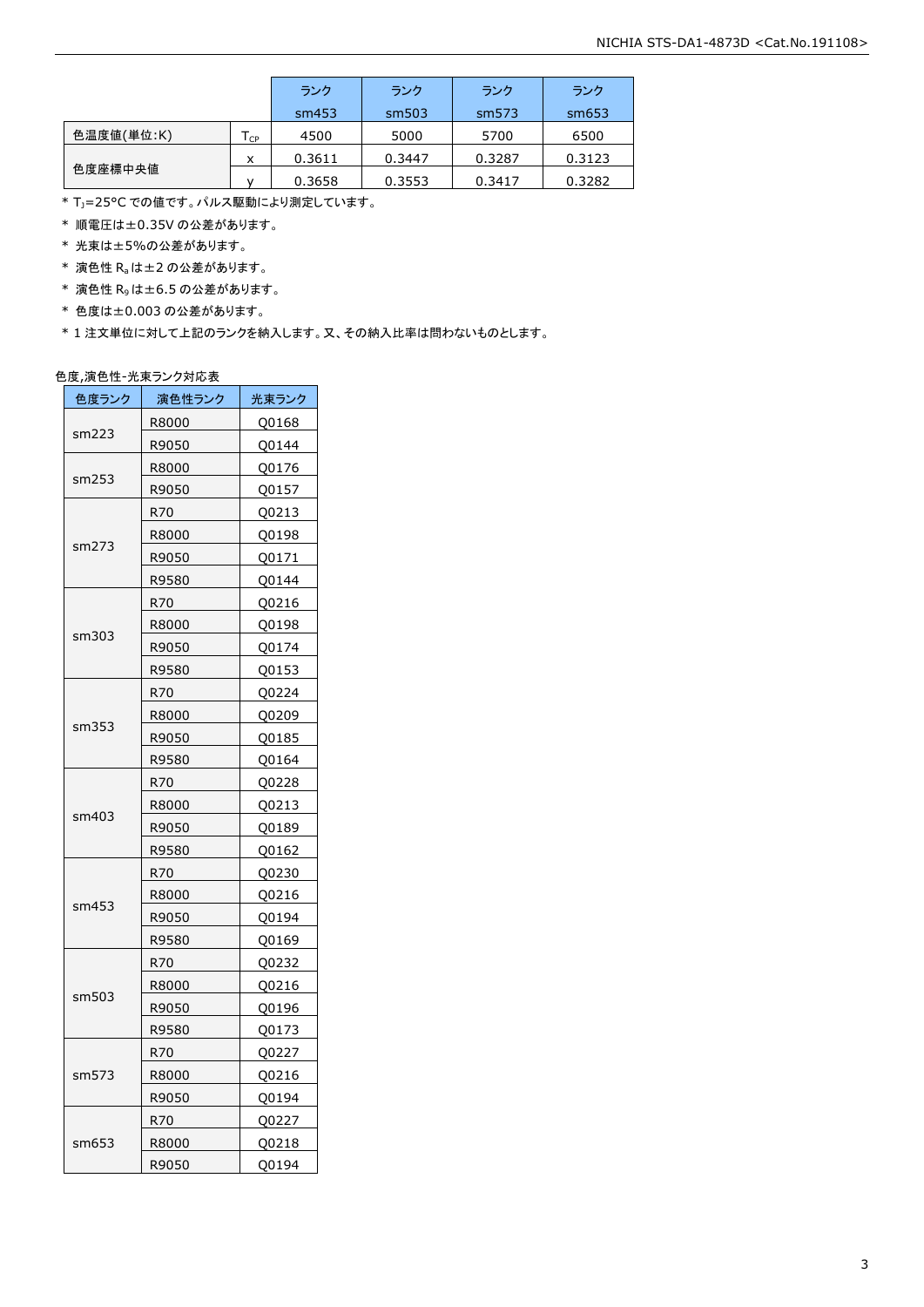色度図

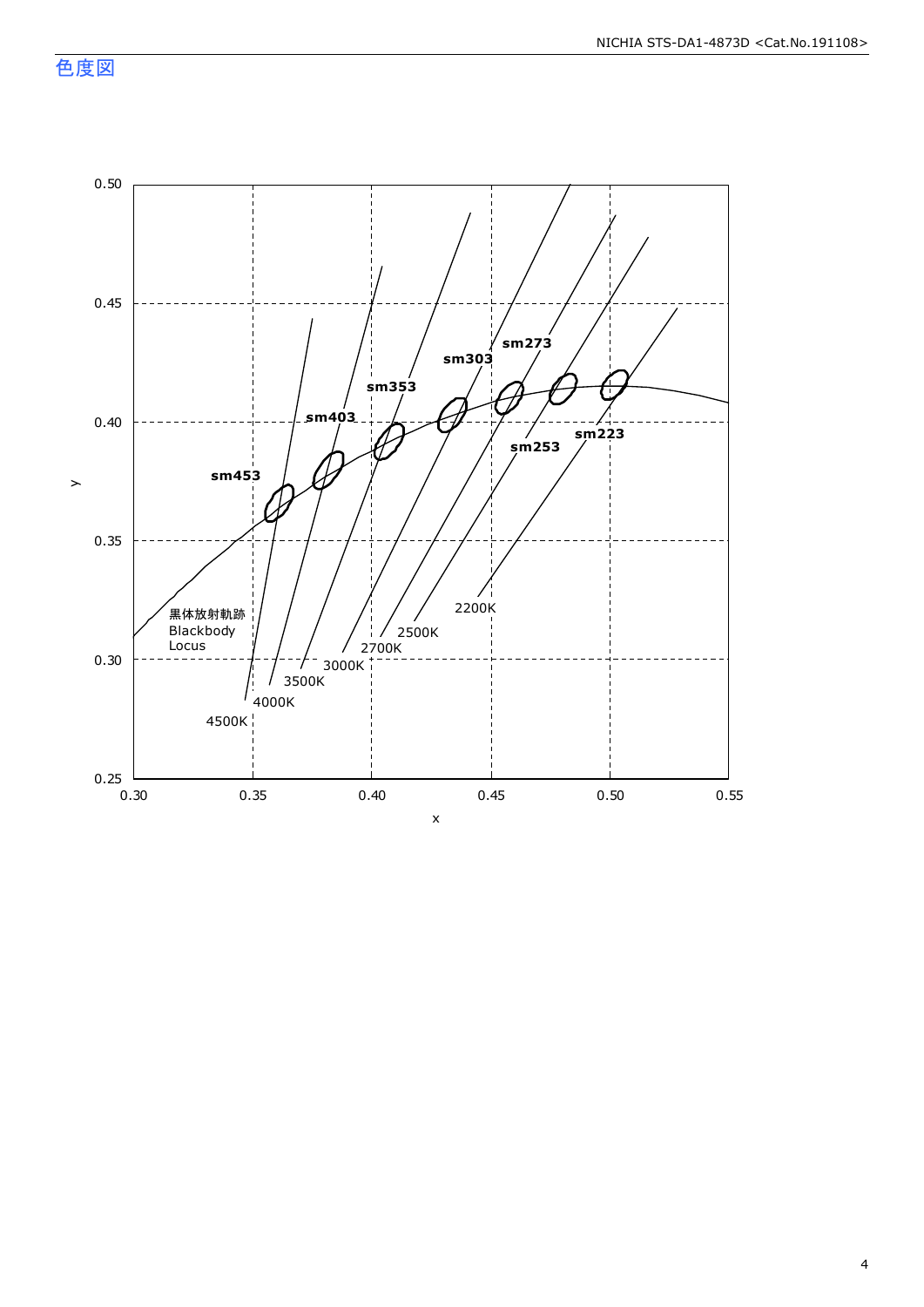色度図

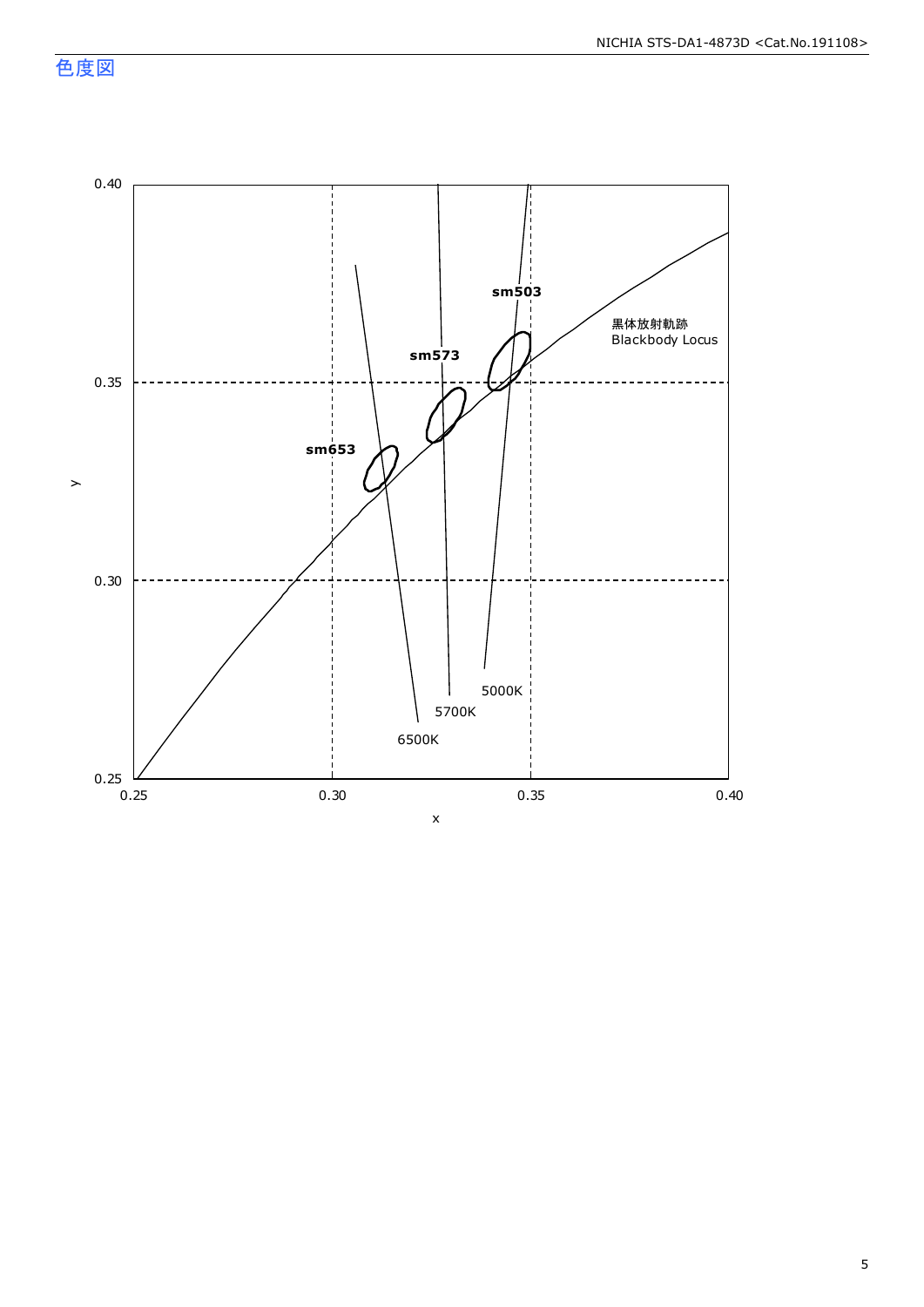### 外形寸法

(単位 Unit: mm) This product complies with RoHS Directive. \* 本製品はRoHS指令に適合しております。 (単位 Unit: mm, 公差 Tolerance: ±0.3) STS-DA7-11935A NJCWS024Z-V1 The dimension(s) in parentheses are for reference purposes. \* 括弧で囲まれた寸法は参考値です。 No. Part No.







| 項目 Item                                           | 内容 Description                                                           |  |
|---------------------------------------------------|--------------------------------------------------------------------------|--|
| パッケージ材質<br>Package Materials                      | セラミックス<br>Ceramics                                                       |  |
| 封止樹脂材質<br><b>Encapsulating Resin</b><br>Materials | シリコーン樹脂<br>(拡散剤+蛍光体入り)<br>Silicone Resin<br>(with diffuser and phosphor) |  |
| 電極材質<br><b>Electrodes Materials</b>               | 金メッキ<br>Au-plated                                                        |  |
| 質量<br>Weight                                      | 0.66q(TYP)                                                               |  |

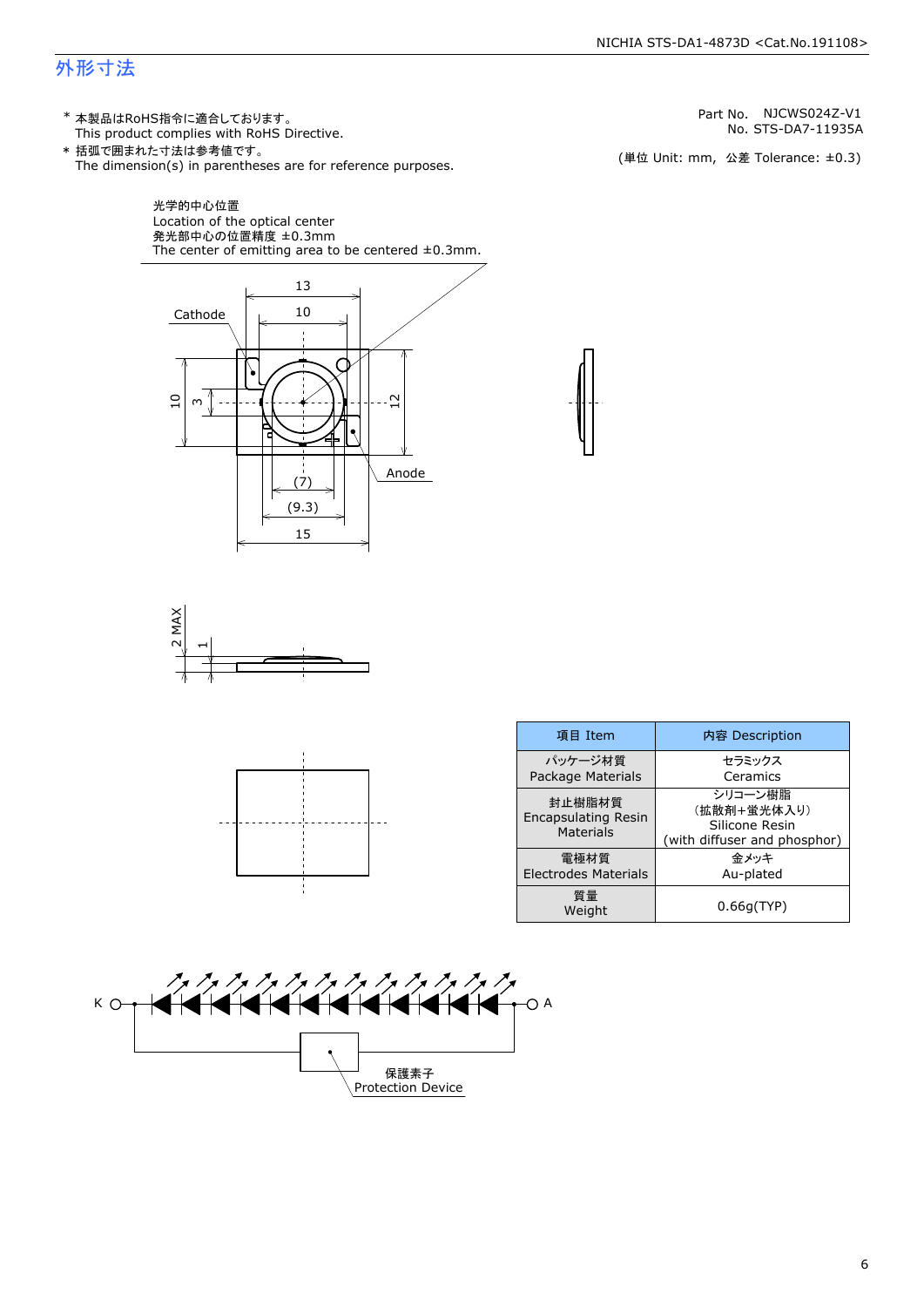## はんだ付け

#### ● 手はんだ推奨条件

| テ温度 | 380°C 以下 |
|-----|----------|
| .間  | 5 秒以内    |

\* 手はんだは 1 回までとして下さい。

- \* 本製品は、封止材料及び封止樹脂枠材料にシリコーン樹脂を用いているため、上面の封止部が柔らかく、力が加わると傷、欠け、剥がれ、製品の変形、 断線や信頼性に影響を及ぼす恐れがあります。封止部及び封止樹脂枠に圧力を加えないで下さい。
- \* 基本的にはんだの取り付け後の修正は行わないで下さい。やむをえず修正する場合は、事前に修正による特性の劣化のなきことを確認の上行って下さ い。
- \* はんだ付け時、加熱された状態で LED にストレスを加えないで下さい。
- \* 実装機を使用する場合は、本製品にあった吸着ノズルを選定下さい。発光面サイズより小径のノズルを使用しますと発光面を傷つけると共に LED が不灯 に至る可能性があります。
- \* フラックスを使用する場合はノンハロゲンタイプを推奨します。また LED に直接フラックスがかかるような工程設計は行わないで下さい。
- \* 端子電極にリード線をはんだ付けする際及びはんだ付け後は、リード線にテンションを加えないようにしてください。端子電極の破壊もしくは端子電極の密 着強度が低下する恐れがあります。
- \* 端子電極にリード線のはんだ付けを行う場合は、使用はんだやリード被覆線の種類によってその含有成分により、端子電極の密着強度が低下する場合 がありますので、事前に実際に使用する部材にてご確認をお願いします。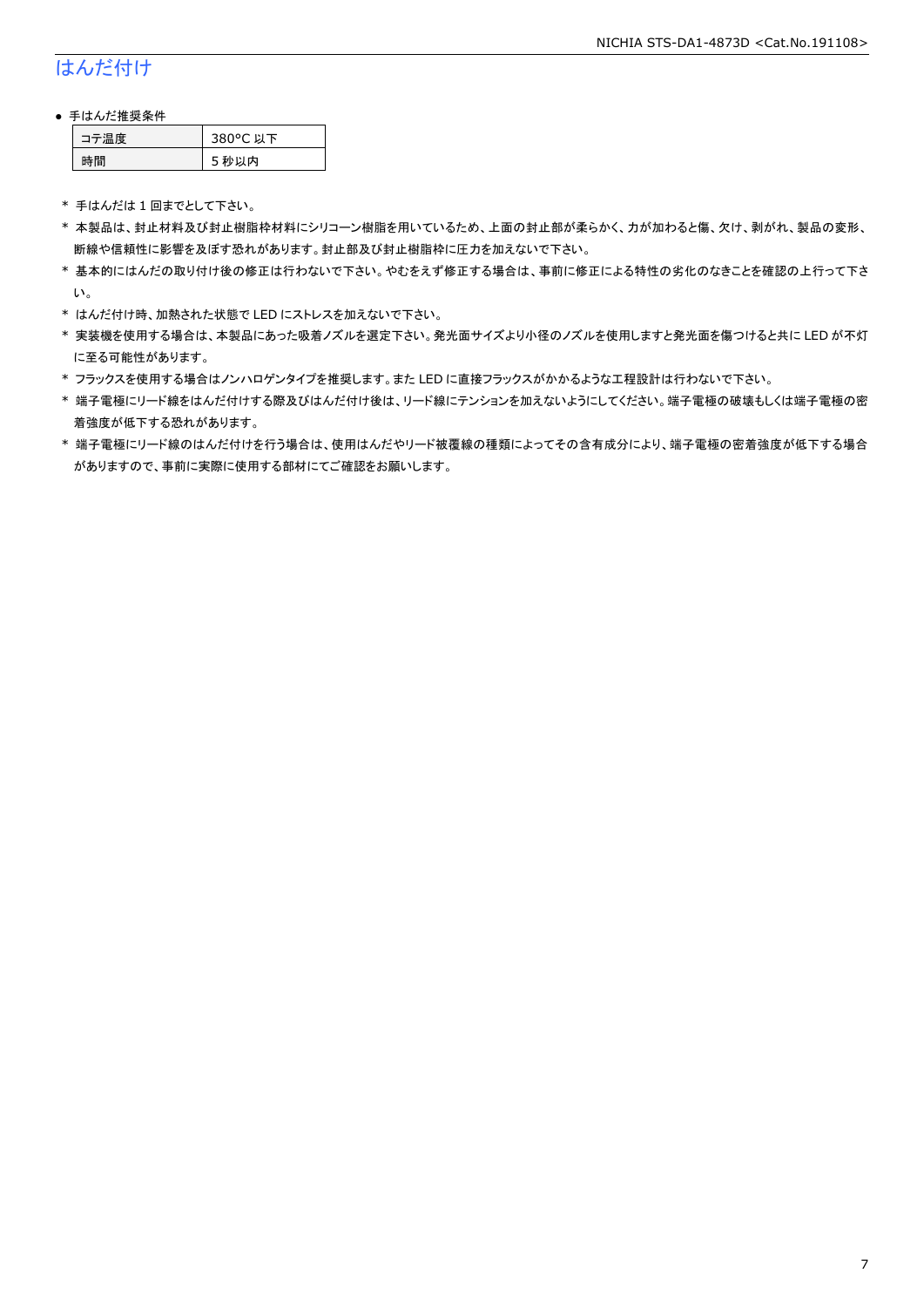## 梱包用トレイ

\* 数量は1トレイにつき 80個入りです。<br>Tray Size: 80pcs

\* 数量は1トレイにつき 80個入りです。<br>Tray Size: 80pcs<br>\* 寸法は参考です。<br>All dimensions shown are for reference only and are not guaranteed. \* づ法は参考です。 (単位 Unit: mm)

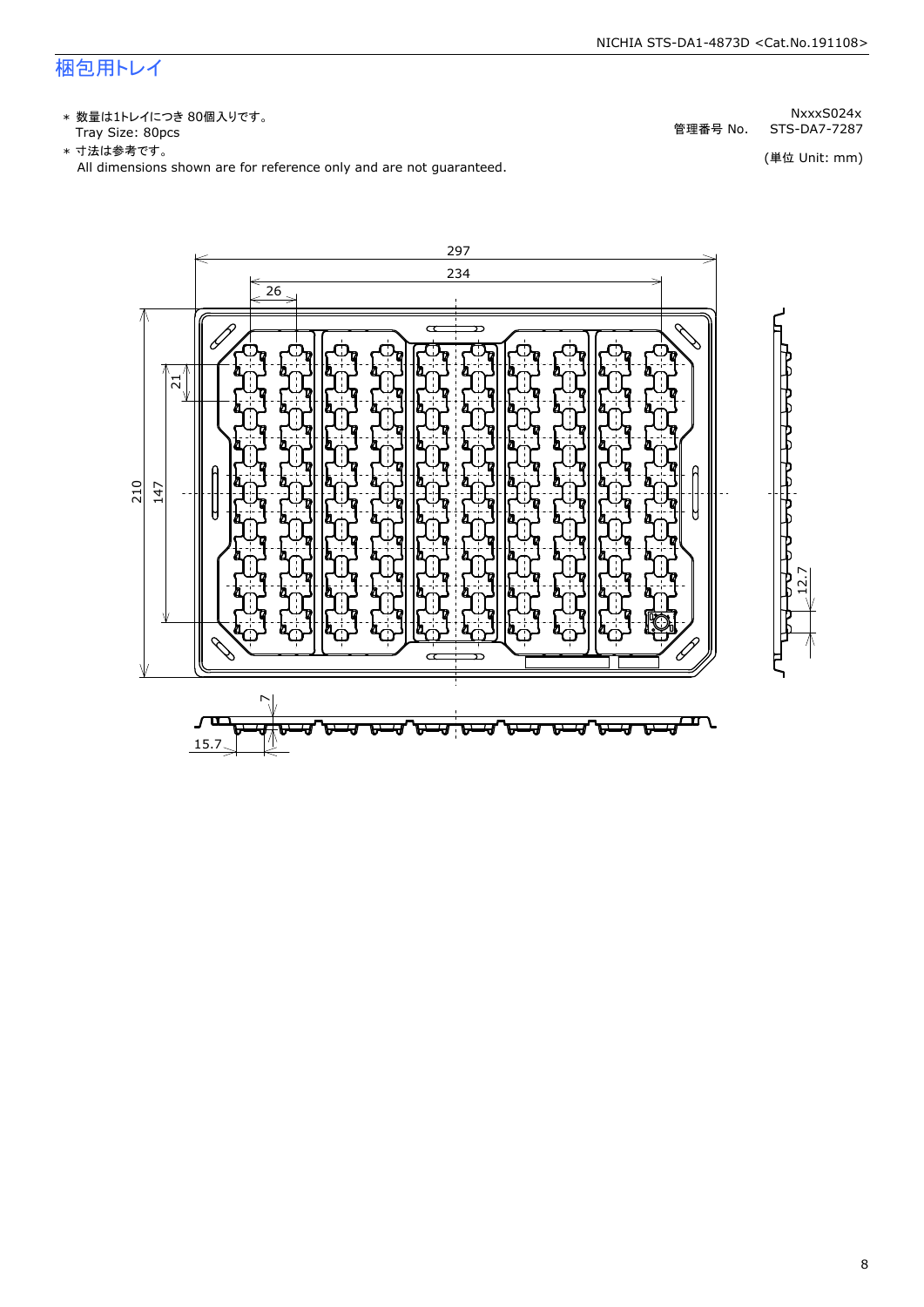## 梱包仕様

Trays are shipped with desiccants in heat-sealed moisture-proof bags. シリカゲルとともにトレイをアルミ防湿袋に入れ、熱シールにより封をします。



Part No. Nxxxxxxx<br>No. STS-DA7-5106D



Moisture-proof bags are packed in cardboard boxes with corrugated partitions. アルミ防湿袋を並べて入れ、ダンボールで仕切ります。





\* \*\*\*\*\*\*\* is the customer part number.<br>If not provided, it will not be indicated on the label.<br>客先型名が設定されていない場合は空白です。

For details, see "LOT NUMBERING CODE"<br>in this document.<br>ロット表記方法についてはロット番号の項を<br>参照して下さい。

- \* Products shipped on trays are packed in a moisture-proof bag.<br>They are shipped in cardboard boxes to protect them from external forces du<br>本製品はトレイに入れたのち、輸送の衝撃から保護するためダンボールで梱包します。<br>\* Do not drop or expose the box to exter Products shipped on trays are packed in a moisture-proof bag. They are shipped in cardboard boxes to protect them from external forces during transportation. 本製品はトレイに入れたのち、輸送の衝撃から保護するためダンボールで梱包します。
- Do not drop or expose the box to external forces as it may damage the products. \*
- 取り扱いに際して、落下させたり、強い衝撃を与えたりしますと、製品を損傷させる原因になりますので注意して下さい。 Do not expose to water. The box is not water-resistant. \*
- ダンボールには防水加工がされておりませんので、梱包箱が水に濡れないよう注意して下さい。 \*
- 輸送、運搬に際して弊社よりの梱包状態あるいは同等の梱包を行って下さい。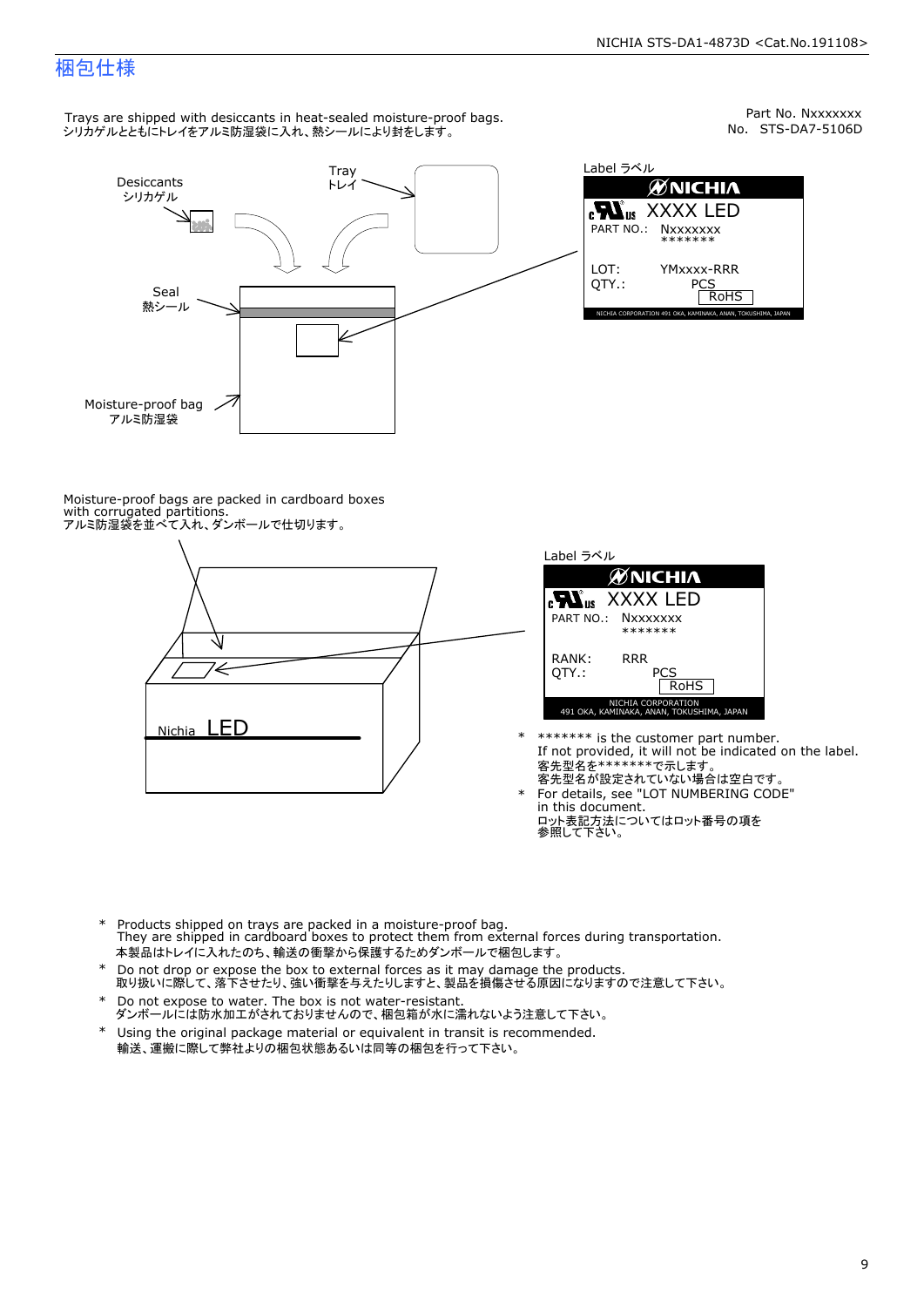## ロット番号

ロット番号は以下のように英数字で表記します。

- YMxxxx RRR
- Y 製造年

| 年    |   |
|------|---|
| 2018 |   |
| 2019 |   |
| 2020 | Κ |
| 2021 | L |
| 2022 | Μ |
| 2023 | Ν |

#### M - 製造月

| 月          | 月<br>M |    | М |
|------------|--------|----|---|
|            |        |    |   |
|            |        |    | 8 |
| 3          | ₹      | 9  | q |
|            |        | 10 |   |
|            | 5      | 11 | R |
| $\epsilon$ | 6      | 12 |   |

xxxx-当社管理番号

RRR-色度ランク、光束ランク、演色性ランク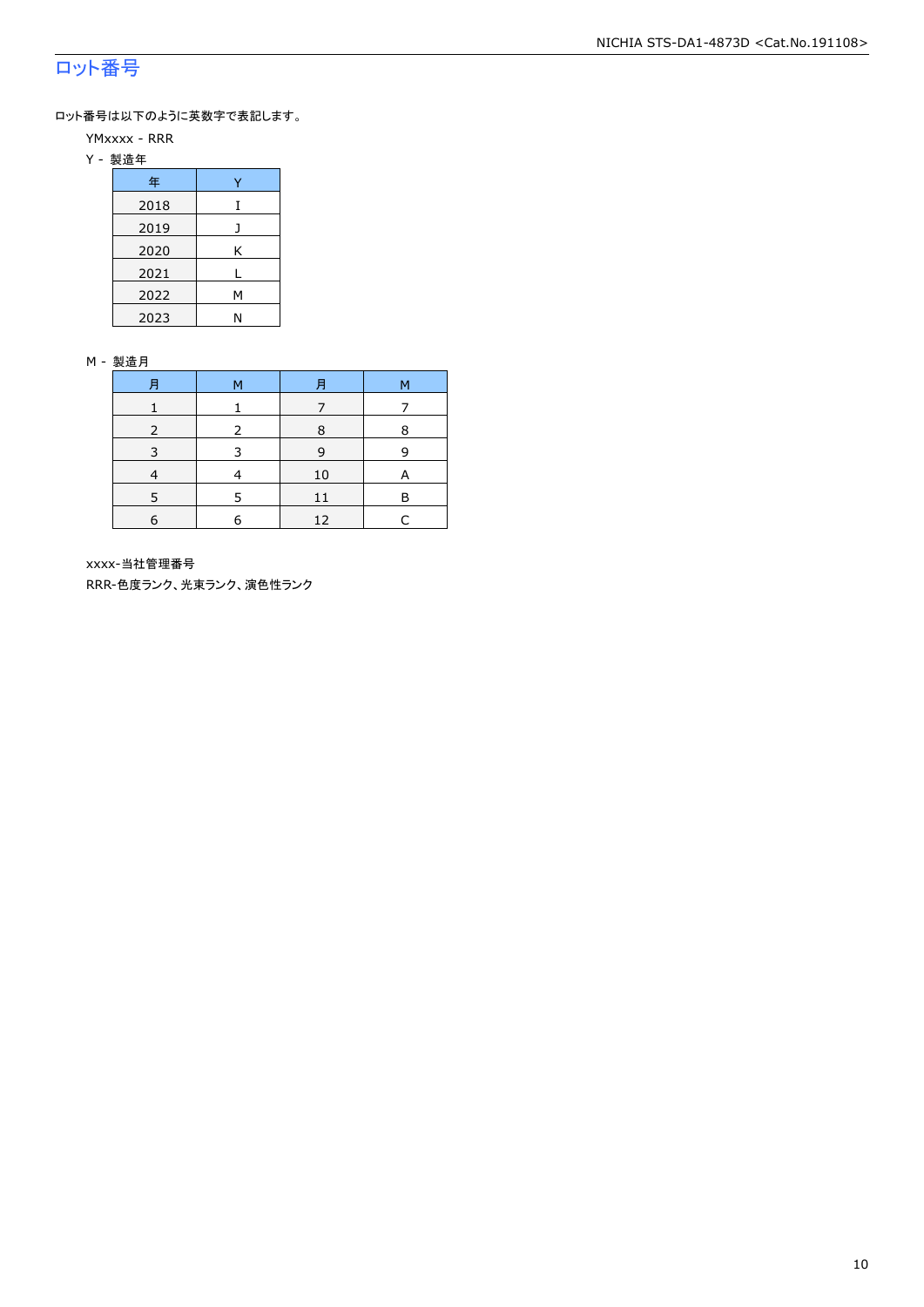ディレーティング特性

NJCWS024Z-V1 管理番号 No. STS-DA7-11936A

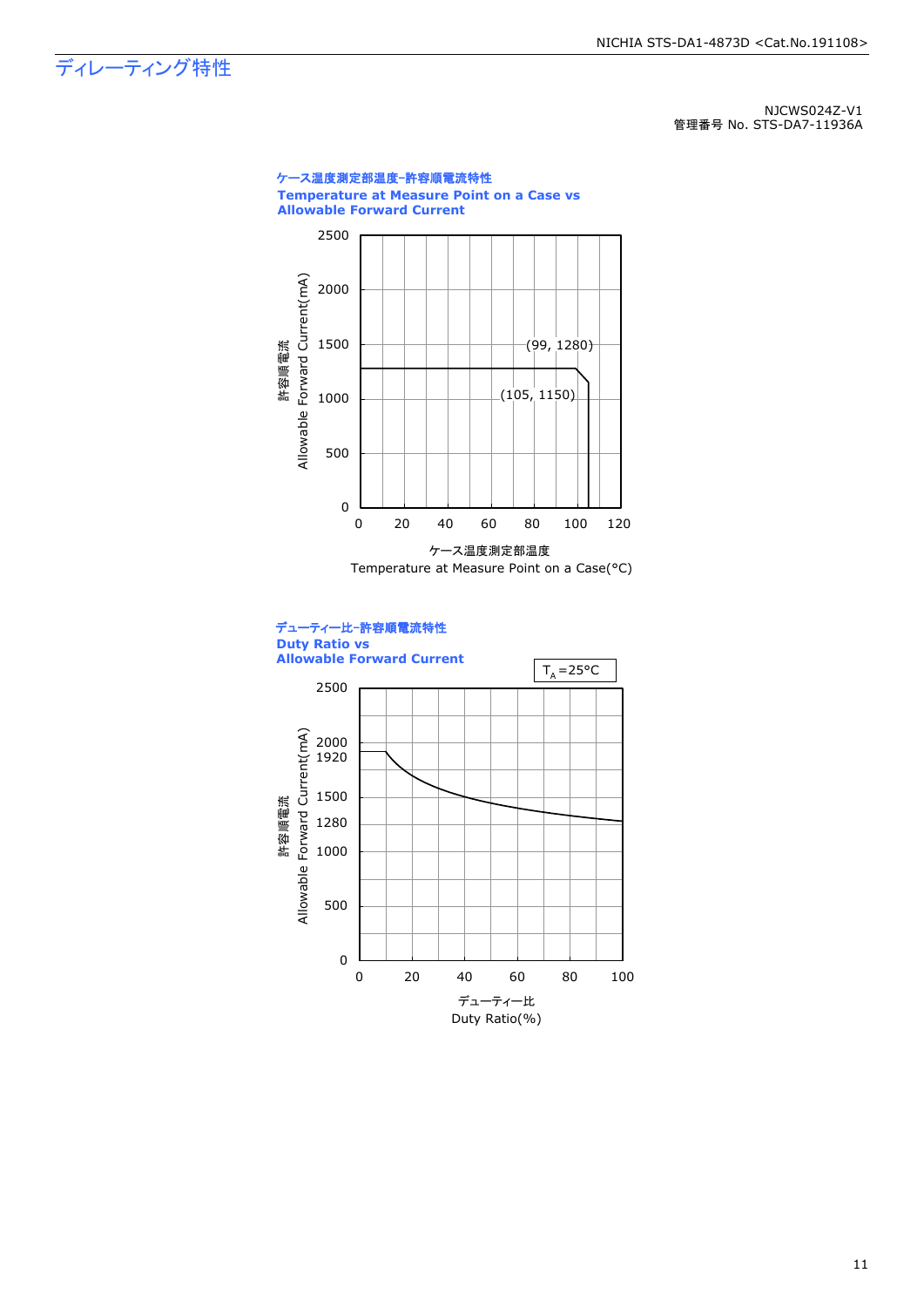\* 本特性は参考です。 All characteristics shown are for reference only and are not guaranteed.

NJCWS024Z-V1 管理番号 No. STS-DA7-12228

\* パルス駆動により測定しています。 The following graphs show the characteristics measured in pulse mode.



指向特性 **Directivity** 



\* 本特性は演色性ランクR70に対応しています。

The graphs above show the characteristics for R70 LEDs of this product.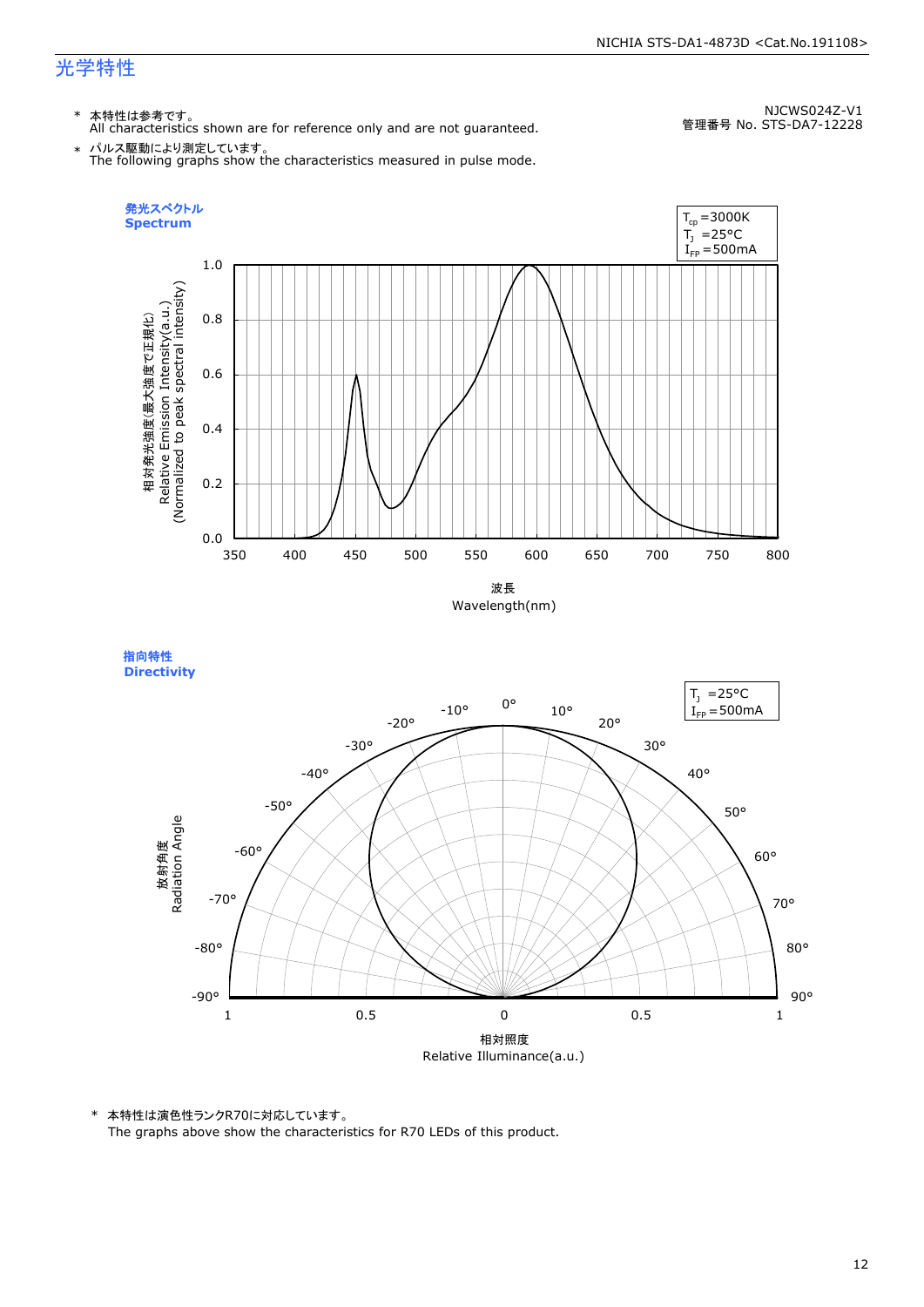\* 本特性は参考です。 All characteristics shown are for reference only and are not guaranteed.

NJCWS024Z-V1 管理番号 No. STS-DA7-11923A

\* パルス駆動により測定しています。 The following graphs show the characteristics measured in pulse mode.





\* 本特性は演色性ランクR8000に対応しています。 The graphs above show the characteristics for R8000 LEDs of this product.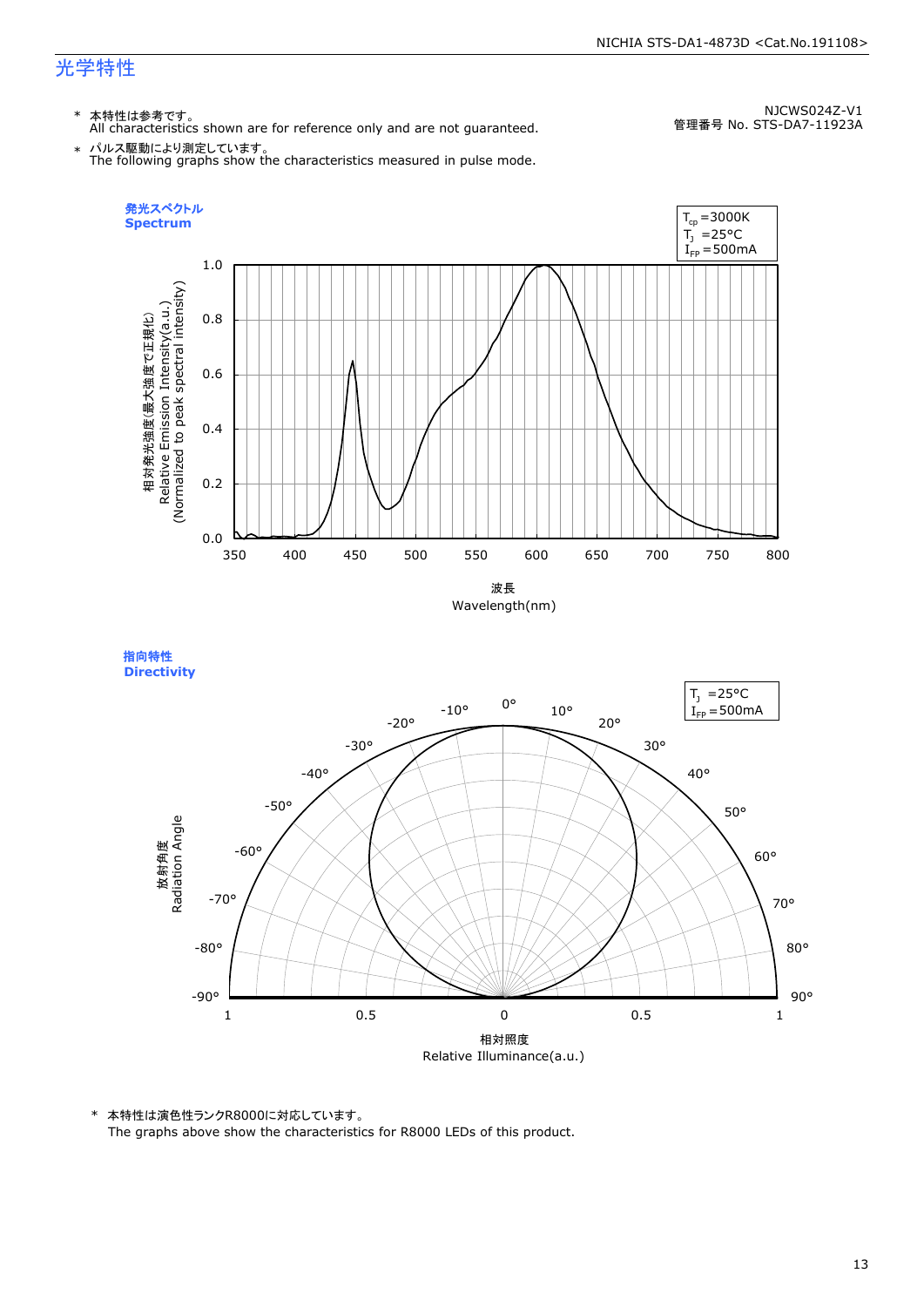\* 本特性は参考です。 All characteristics shown are for reference only and are not guaranteed.

NJCWS024Z-V1 管理番号 No. STS-DA7-11924A

\* パルス駆動により測定しています。 The following graphs show the characteristics measured in pulse mode.







\* 本特性は演色性ランクR9050に対応しています。

The graphs above show the characteristics for R9050 LEDs of this product.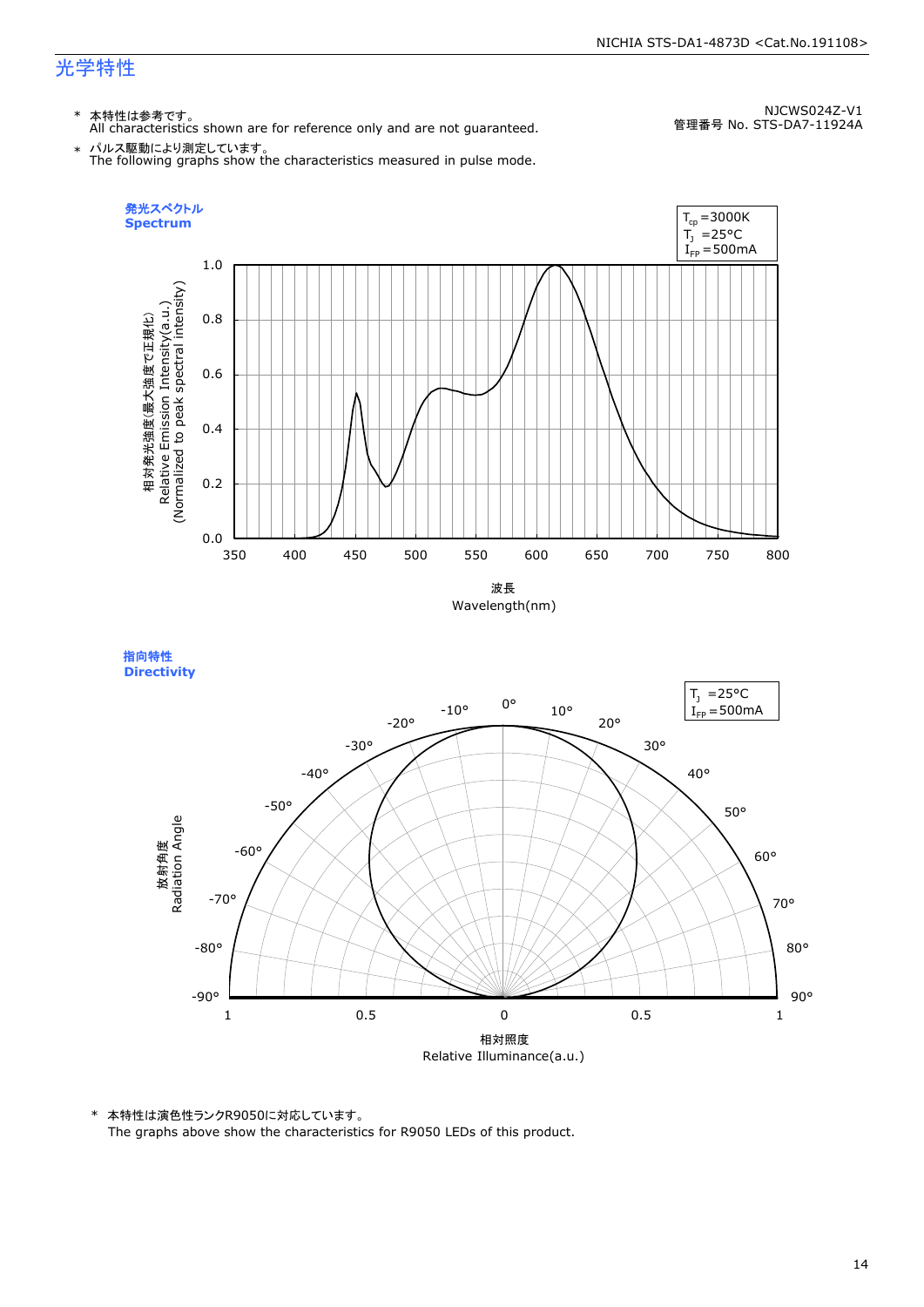#### NICHIA STS-DA1-4873D <Cat.No.191108>

## 光学特性

\* All characteristics shown are for reference only and are not guaranteed. 本特性は参考です。

## Part No. NJCWS024Z-V1

\* The following graphs show the characteristics measured in pulse mode. パルス駆動により測定しています。

No. STS-DA7-15954



**Directivity**  指向特性



\* The graphs above show the characteristics for R9580 LEDs of this product. 本特性は演色性ランクR9580に対応しています。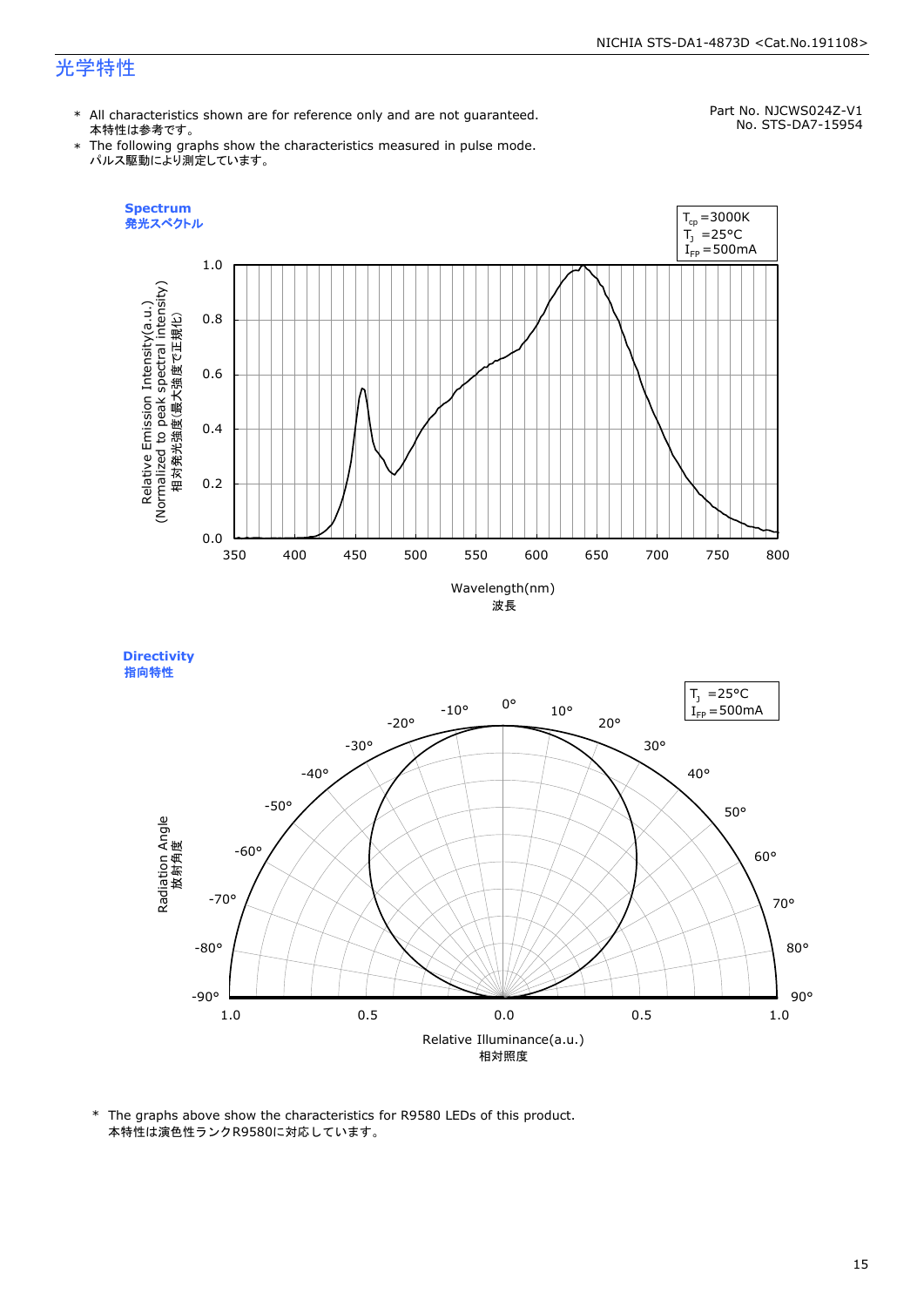\* 本特性は参考です。 All characteristics shown are for reference only and are not guaranteed.

NJCWS024Z-V1 管理番号 No. STS-DA7-12230

\* パルス駆動により測定しています。 The following graphs show the characteristics measured in pulse mode.

![](_page_16_Figure_6.jpeg)

指向特性 **Directivity** 

![](_page_16_Figure_8.jpeg)

\* 本特性は演色性ランクR70に対応しています。

The graphs above show the characteristics for R70 LEDs of this product.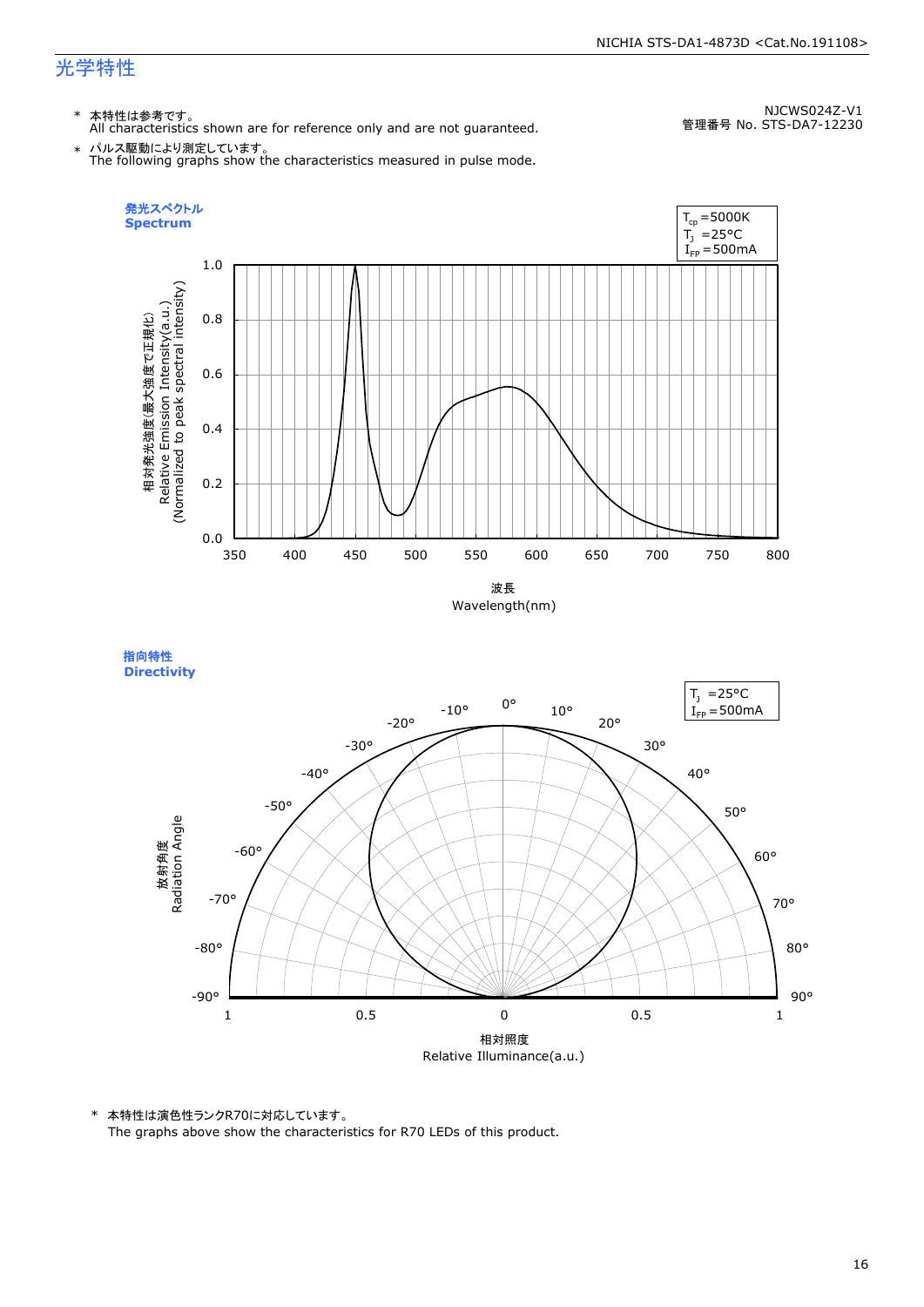\* 本特性は参考です。 All characteristics shown are for reference only and are not guaranteed.

NJCWS024Z-V1 管理番号 No. STS-DA7-11925A

\* パルス駆動により測定しています。 The following graphs show the characteristics measured in pulse mode.

![](_page_17_Figure_6.jpeg)

指向特性 **Directivity** 

![](_page_17_Figure_8.jpeg)

\* 本特性は演色性ランクR8000に対応しています。

The graphs above show the characteristics for R8000 LEDs of this product.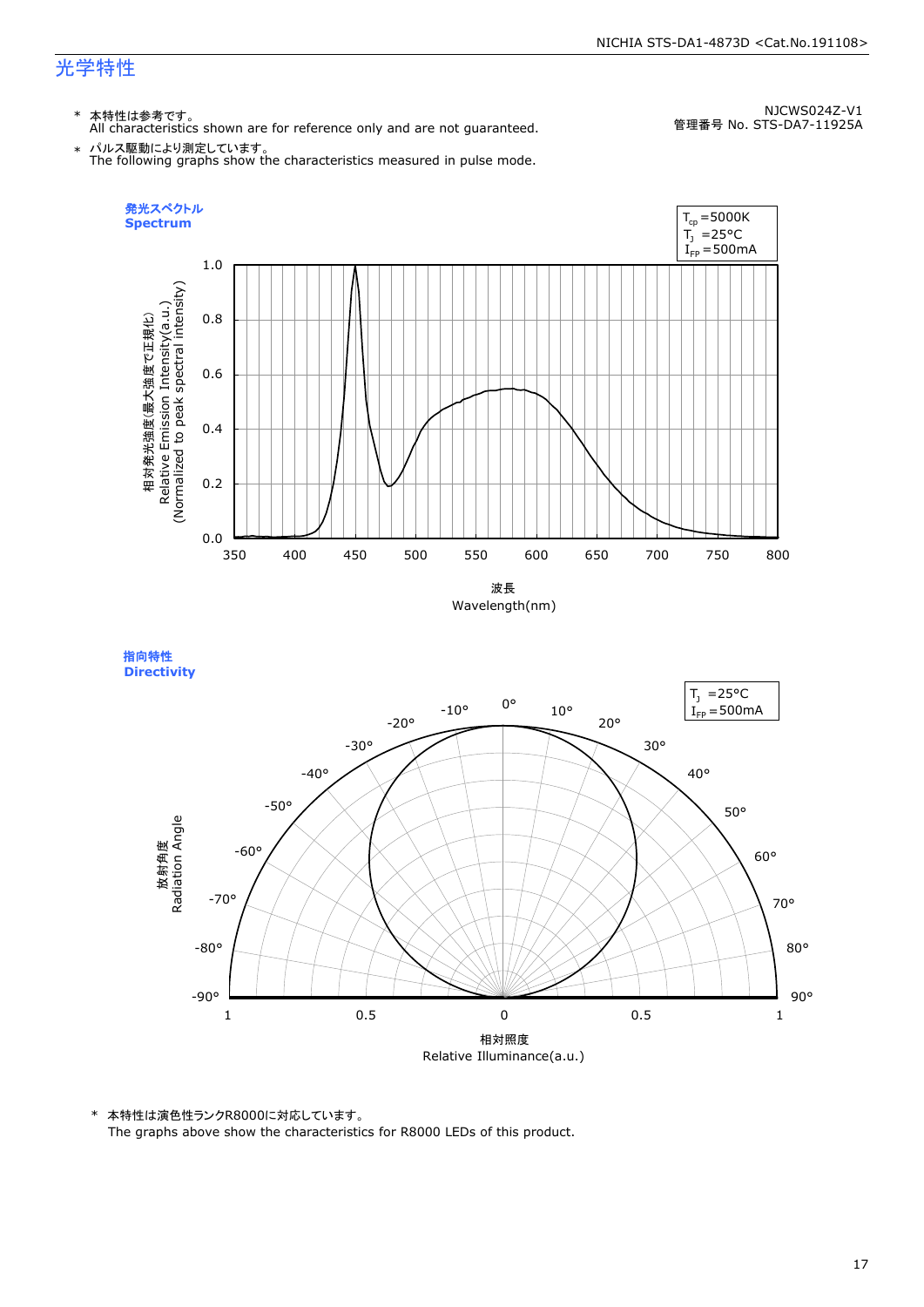\* 本特性は参考です。 All characteristics shown are for reference only and are not guaranteed.

NJCWS024Z-V1 管理番号 No. STS-DA7-11926A

\* パルス駆動により測定しています。 The following graphs show the characteristics measured in pulse mode.

![](_page_18_Figure_6.jpeg)

![](_page_18_Figure_7.jpeg)

![](_page_18_Figure_8.jpeg)

\* 本特性は演色性ランクR9050に対応しています。

The graphs above show the characteristics for R9050 LEDs of this product.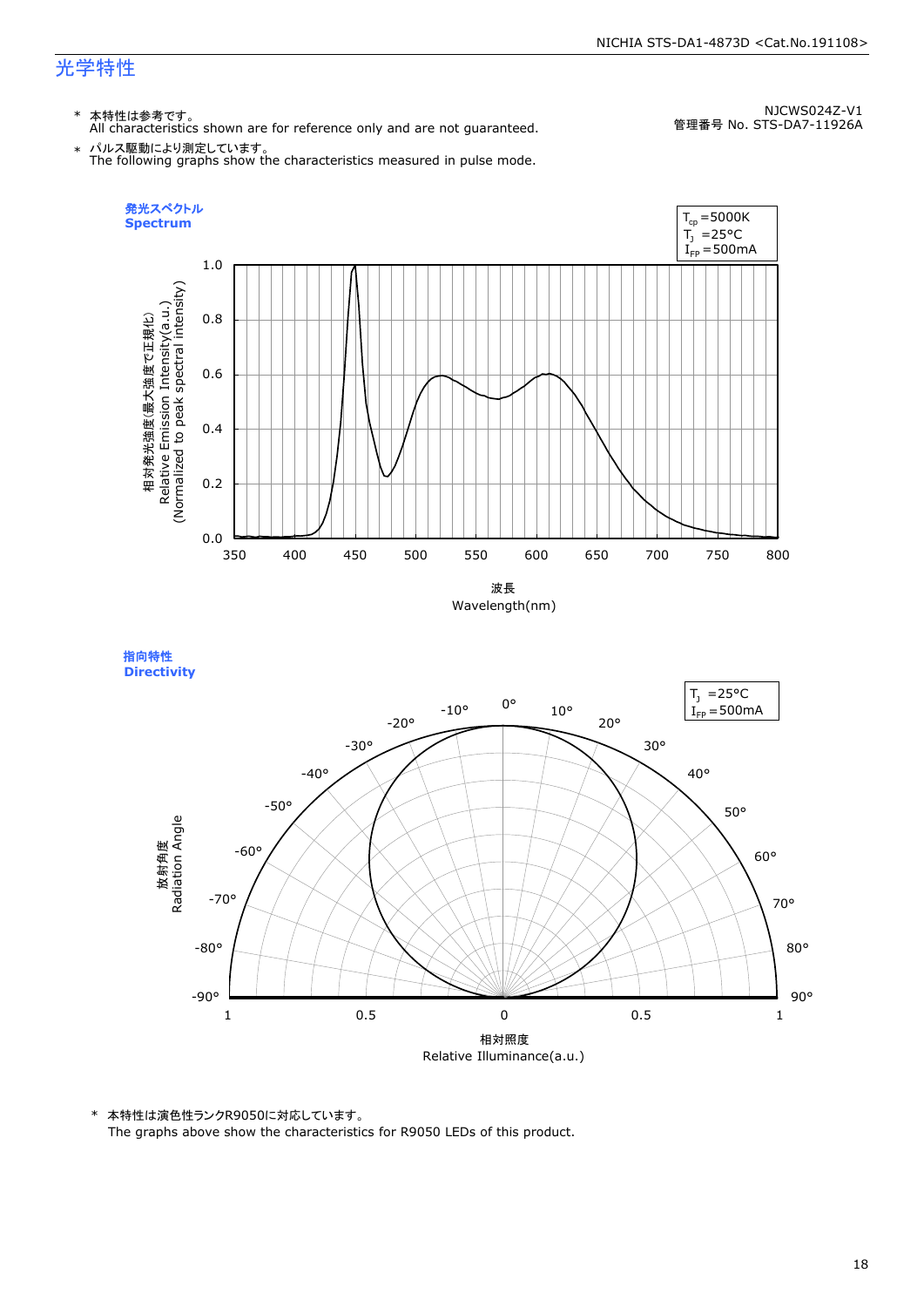#### NICHIA STS-DA1-4873D <Cat.No.191108>

## 光学特性

\* All characteristics shown are for reference only and are not guaranteed. 本特性は参考です。

Part No. NJCWS024Z-V1 No. STS-DA7-15955

\* The following graphs show the characteristics measured in pulse mode. パルス駆動により測定しています。

![](_page_19_Figure_5.jpeg)

**Directivity**  指向特性

![](_page_19_Figure_7.jpeg)

\* The graphs above show the characteristics for R9580 LEDs of this product. 本特性は演色性ランクR9580に対応しています。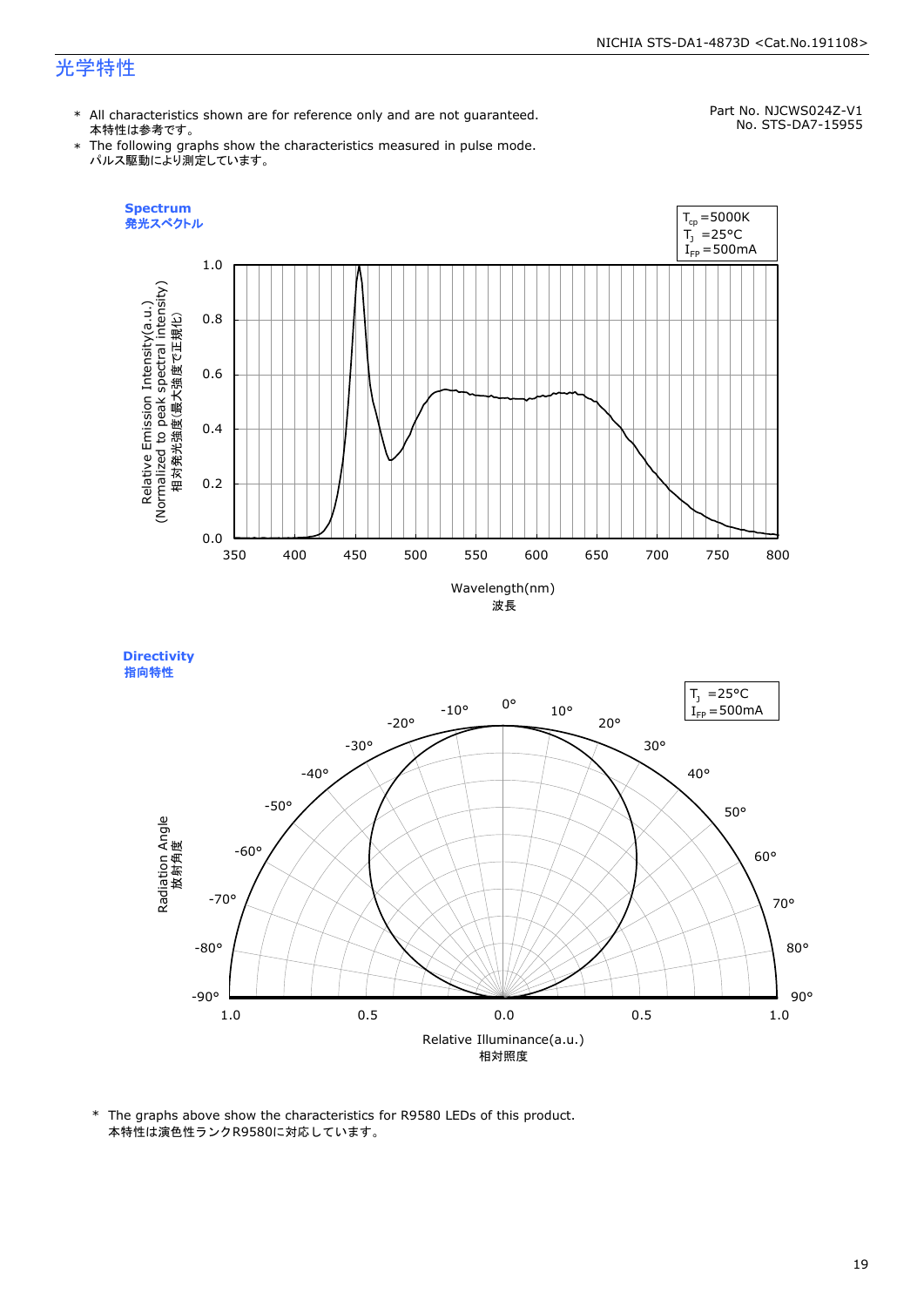All characteristics shown are for reference only and are not guaranteed.

NJCWS024Z-V1 管理番号 No. STS-DA7-12232

NICHIA STS-DA1-4873D <Cat.No.191108>

パルス駆動により測定しています。 The following graphs show the characteristics measured in pulse mode.

![](_page_20_Figure_5.jpeg)

\* 本特性は色度ランクsm27x、sm30x、sm35x、sm40x、sm45x(ランク座標範囲内の特別ランクを含む)、 演色性ランクR70に対応しています。 The graphs above show the characteristics for sm27x, sm30x, sm35x, sm40x, sm45x,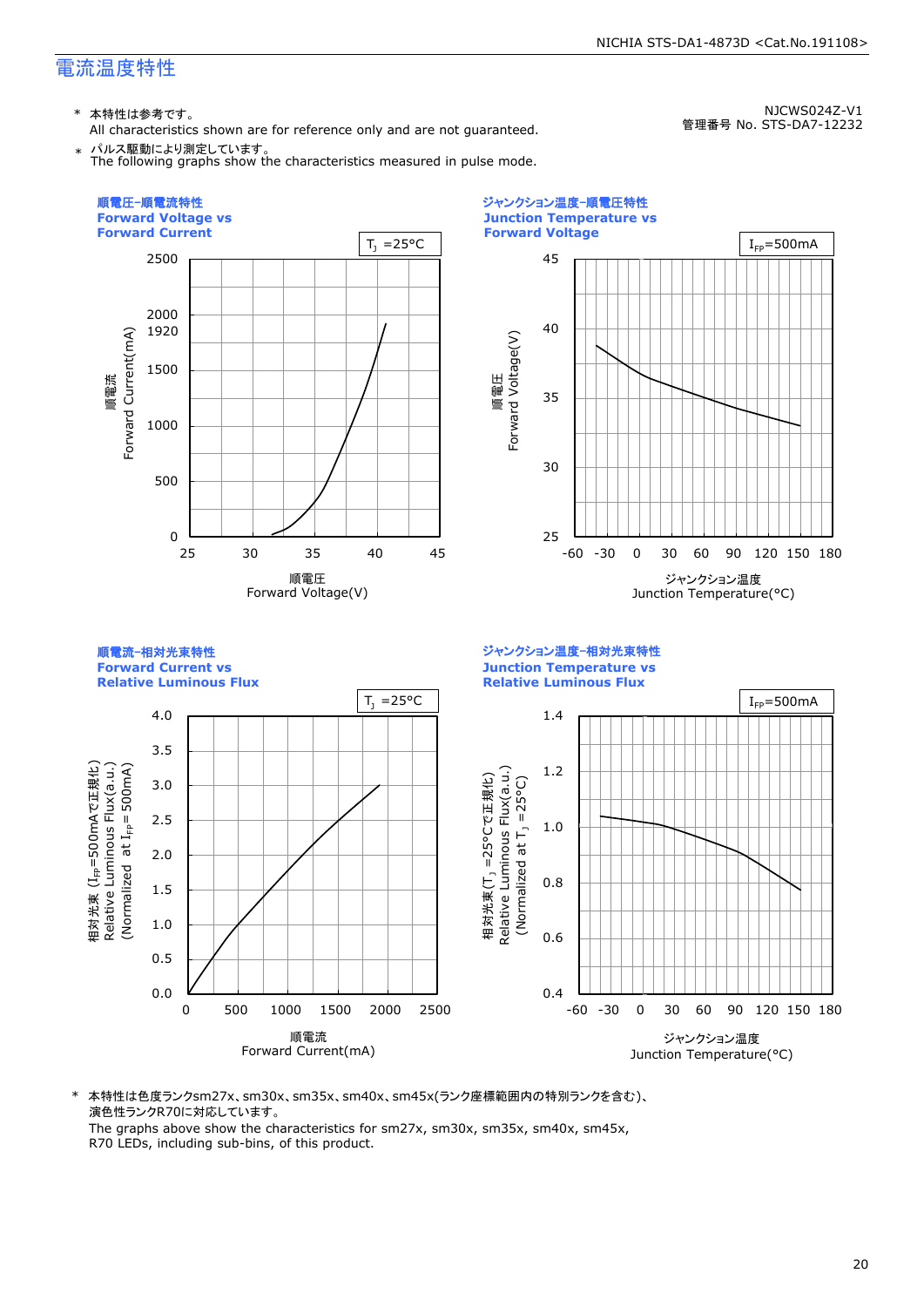All characteristics shown are for reference only and are not guaranteed. パルス駆動により測定しています。

NJCWS024Z-V1 管理番号 No. STS-DA7-11927A

NICHIA STS-DA1-4873D <Cat.No.191108>

The following graphs show the characteristics measured in pulse mode.

![](_page_21_Figure_5.jpeg)

\* 本特性は色度ランクsm22x、sm25x、sm27x、sm30x、sm35x、sm40x、sm45x(ランク座標範囲内の特別ランクを含む)、 演色性ランクR8000に対応しています。

The graphs above show the characteristics for sm22x, sm25x, sm27x, sm30x, sm35x, sm40x, sm45x, R8000 LEDs, including sub-bins, of this product.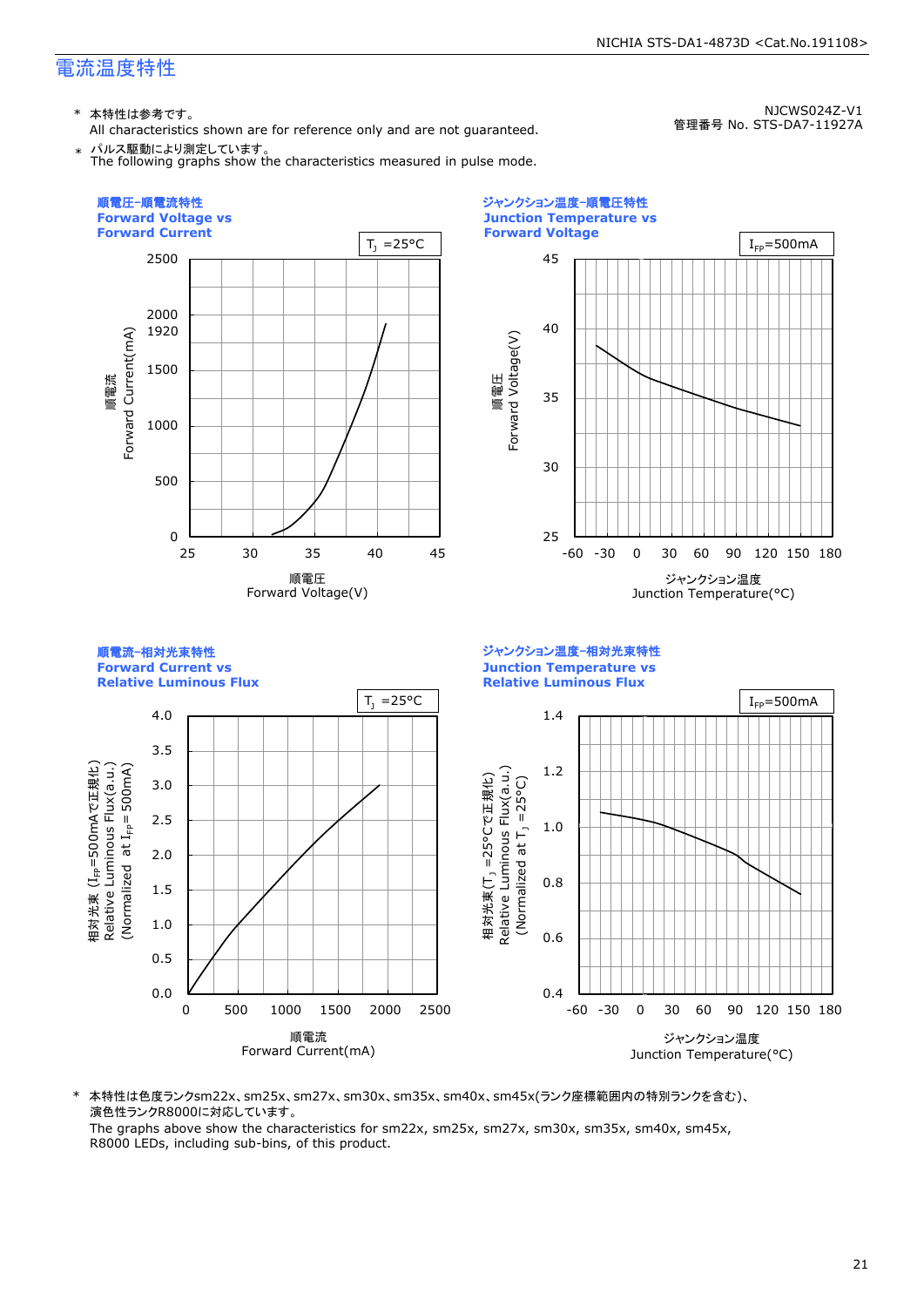All characteristics shown are for reference only and are not guaranteed. パルス駆動により測定しています。

NJCWS024Z-V1 管理番号 No. STS-DA7-11928A

NICHIA STS-DA1-4873D <Cat.No.191108>

The following graphs show the characteristics measured in pulse mode.

![](_page_22_Figure_5.jpeg)

\* 本特性は色度ランクsm22x、sm25x、sm27x、sm30x、sm35x、sm40x、sm45x(ランク座標範囲内の特別ランクを含む)、 演色性ランクR9050に対応しています。

The graphs above show the characteristics for sm22x, sm25x, sm27x, sm30x, sm35x, sm40x, sm45x, R9050 LEDs, including sub-bins, of this product.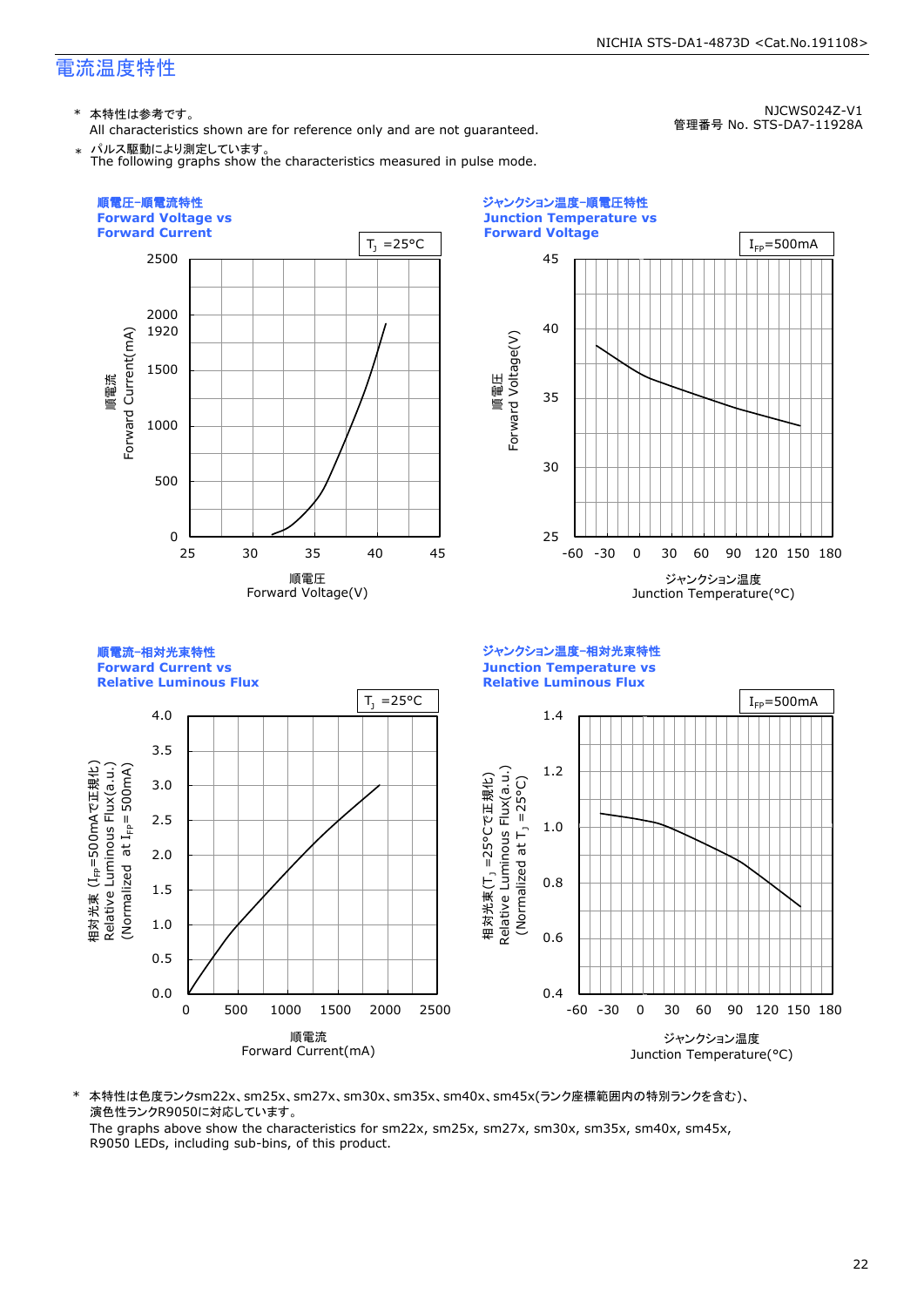\* All characteristics shown are for reference only and are not guaranteed. 本特性は参考です。

Part No. NJCWS024Z-V1 No. STS-DA7-15956

\* The following graphs show the characteristics measured in pulse mode. パルス駆動により測定しています。

![](_page_23_Figure_5.jpeg)

本特性は色温度2700K~4500K、演色性ランクR9580に対応しています。 \* The graphs above show the characteristics for 2700K~4500K, R9580 LEDs of this product.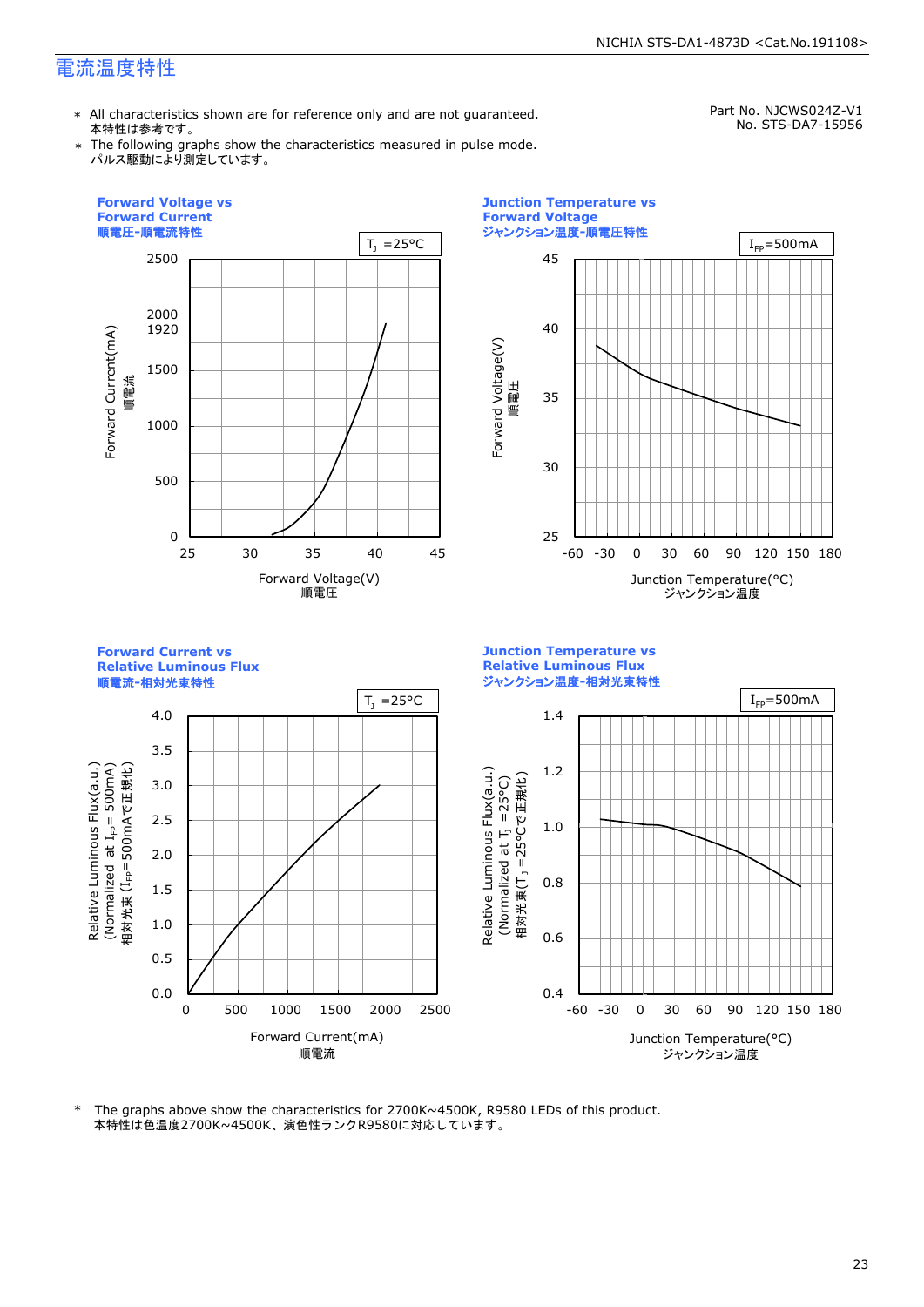\* 本特性は参考です。

All characteristics shown are for reference only and are not guaranteed. \* パルス駆動により測定しています。

The following graphs show the characteristics measured in pulse mode.

NJCWS024Z-V1 管理番号 No. STS-DA7-12234

![](_page_24_Figure_7.jpeg)

\* 本特性は色度ランクsm50x、sm57x、sm65x(ランク座標範囲内の特別ランクを含む)、演色性ランクR70に対応しています。 The graphs above show the characteristics for sm50x, sm57x, sm65x, R70 LEDs, including sub-bins, of this product.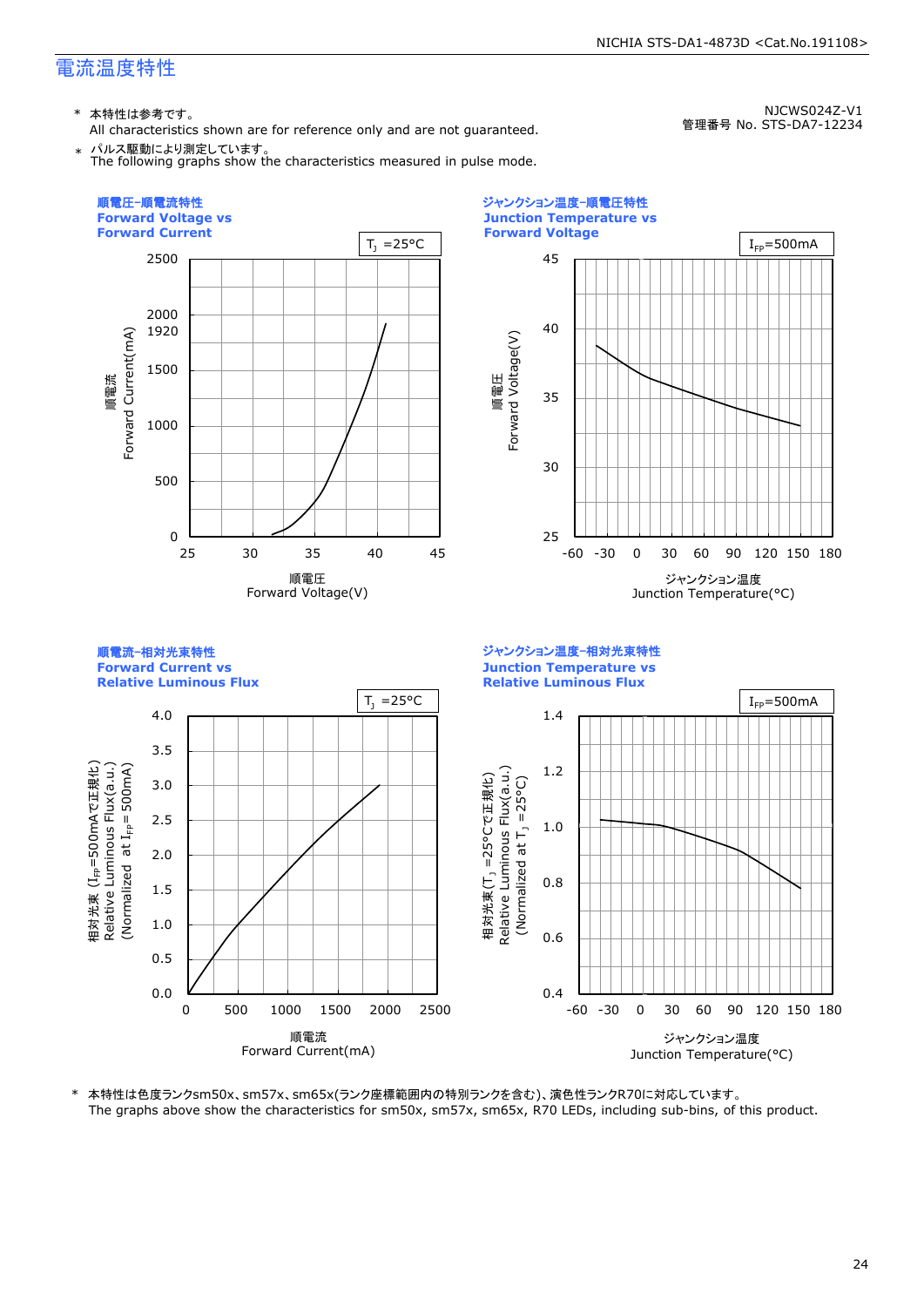All characteristics shown are for reference only and are not guaranteed. \* パルス駆動により測定しています。

NJCWS024Z-V1 管理番号 No. STS-DA7-11929A

The following graphs show the characteristics measured in pulse mode.

![](_page_25_Figure_5.jpeg)

\* 本特性は色度ランクsm50x、sm57x、sm65x(ランク座標範囲内の特別ランクを含む)、演色性ランクR8000に対応しています。 The graphs above show the characteristics for sm50x, sm57x, sm65x, R8000 LEDs, including sub-bins, of this product.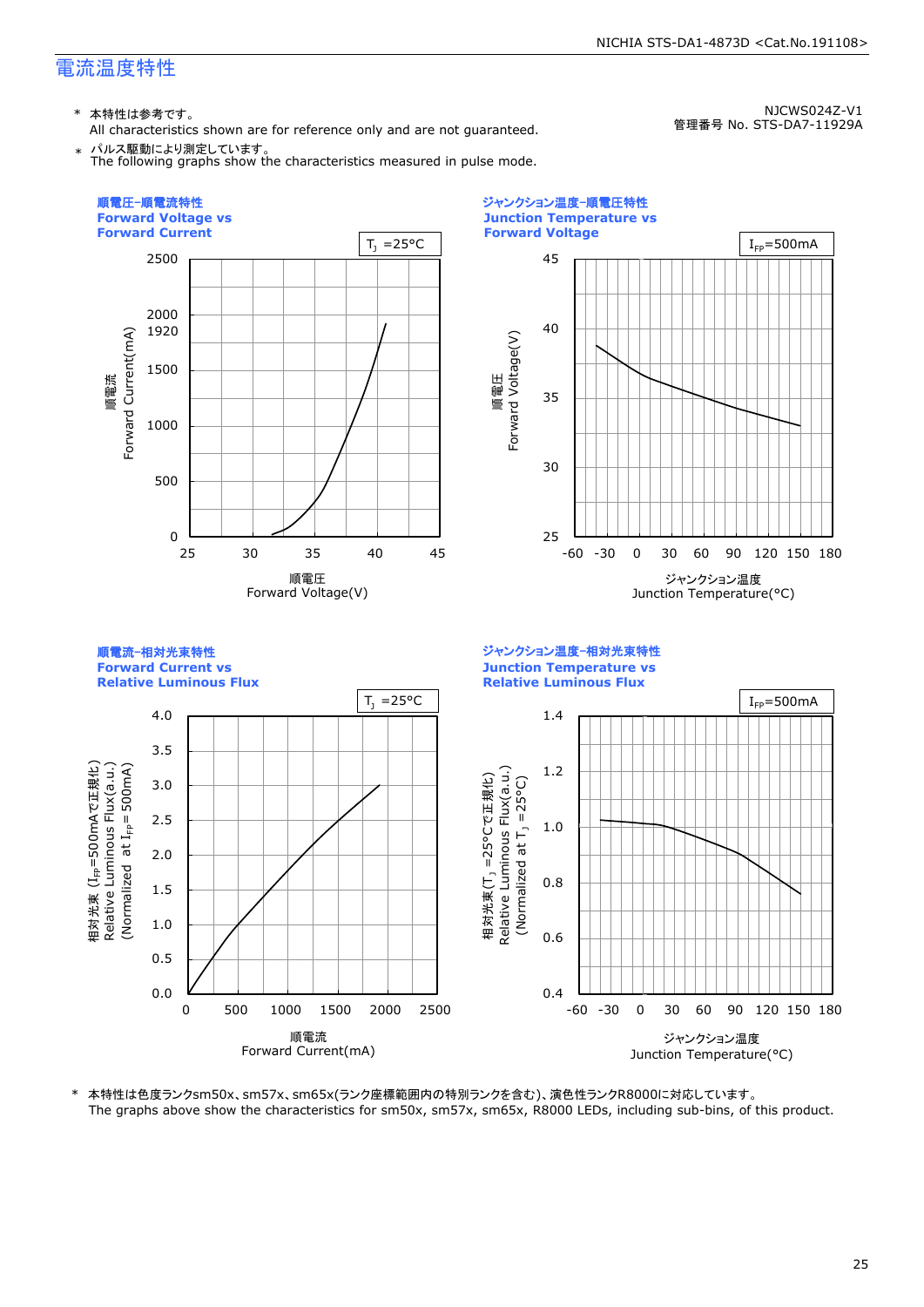All characteristics shown are for reference only and are not guaranteed.

NJCWS024Z-V1 管理番号 No. STS-DA7-11930A

\* パルス駆動により測定しています。 The following graphs show the characteristics measured in pulse mode.

![](_page_26_Figure_5.jpeg)

\* 本特性は色度ランクsm50x、sm57x、sm65x(ランク座標範囲内の特別ランクを含む)、演色性ランクR9050に対応しています。 The graphs above show the characteristics for sm50x, sm57x, sm65x, R9050 LEDs, including sub-bins, of this product.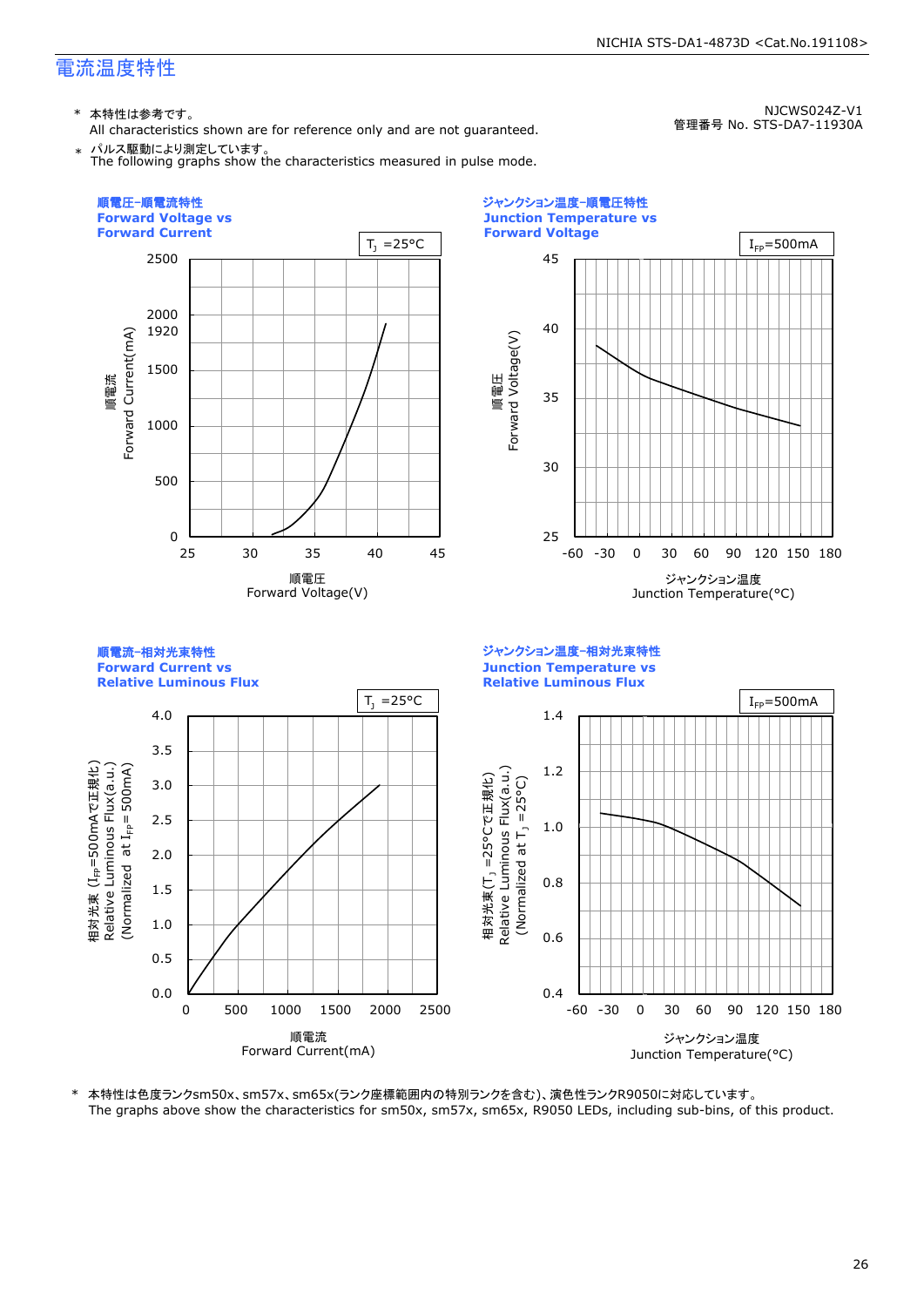\* All characteristics shown are for reference only and are not guaranteed. 本特性は参考です。

Part No. NJCWS024Z-V1 No. STS-DA7-15957

\* The following graphs show the characteristics measured in pulse mode. パルス駆動により測定しています。

![](_page_27_Figure_5.jpeg)

\* The graphs above show the characteristics for sm50x, R9580 LEDs, including sub-bins, of this product. 本特性は色度ランクsm50x(ランク座標範囲内の特別ランクを含む)、演色性ランクR9580に対応しています。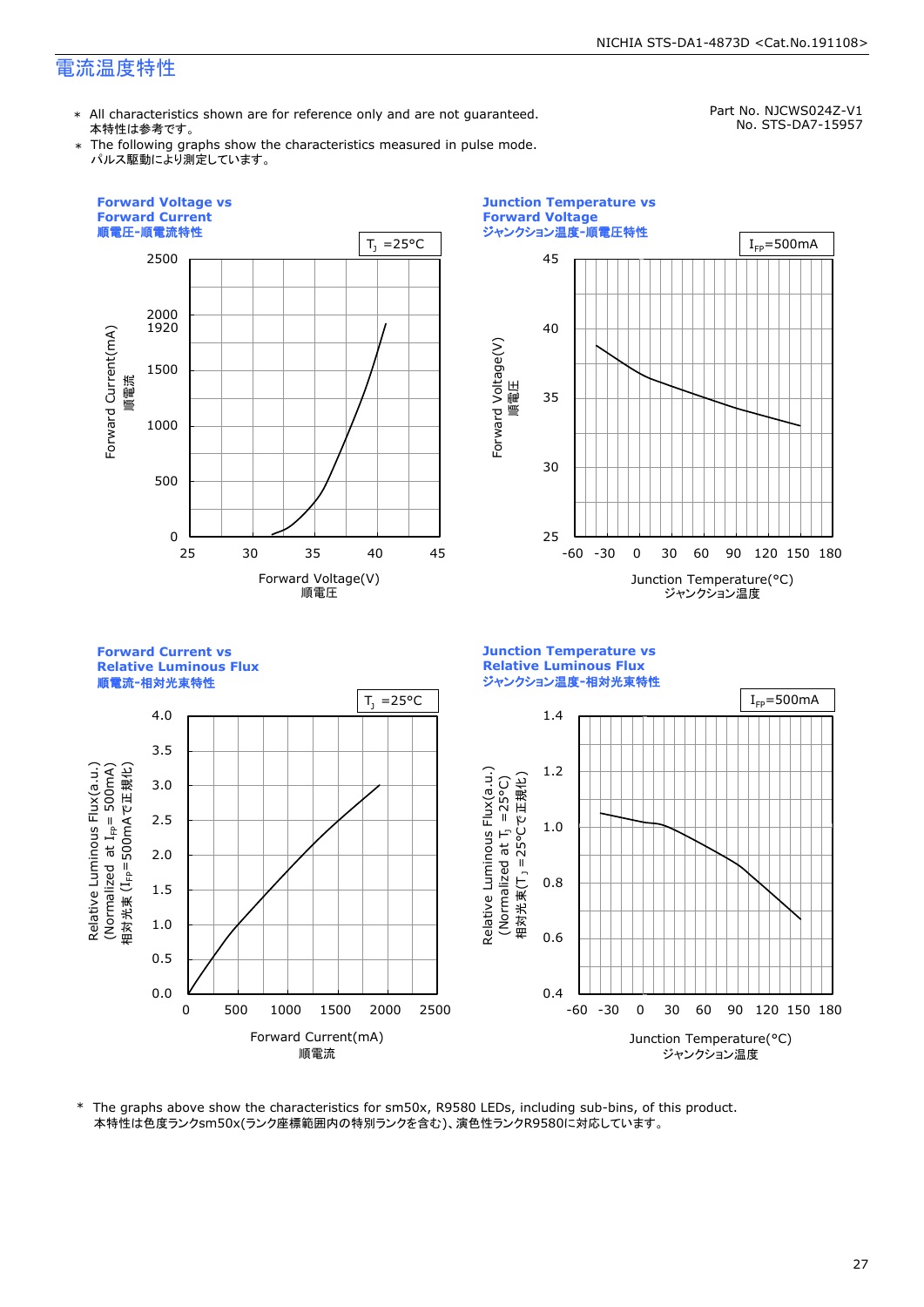- \* 本特性は参考です。
- All characteristics shown are for reference only and are not guaranteed.

\* パルス駆動により測定しています。 The following graphs show the characteristics measured in pulse mode.

0.38 0.39 0.40 0.41 0.42 0.41 0.42 0.43 0.44 0.45 20mA 500m<br>Jm^  $\frac{1}{2}$ 1920mA 100mA 1280mA 順電流-色度 特性 **Forward Current vs Chromaticity Coordinate**   $\geq$ x  $T_1 = 25^{\circ}C$  $T_{cp} = 3000K$ 

![](_page_28_Figure_6.jpeg)

\* 本特性は演色性ランクR70に対応しています。 The graphs above show the characteristics for R70 LEDs of this product.

NJCWS024Z-V1 管理番号 No. STS-DA7-12236A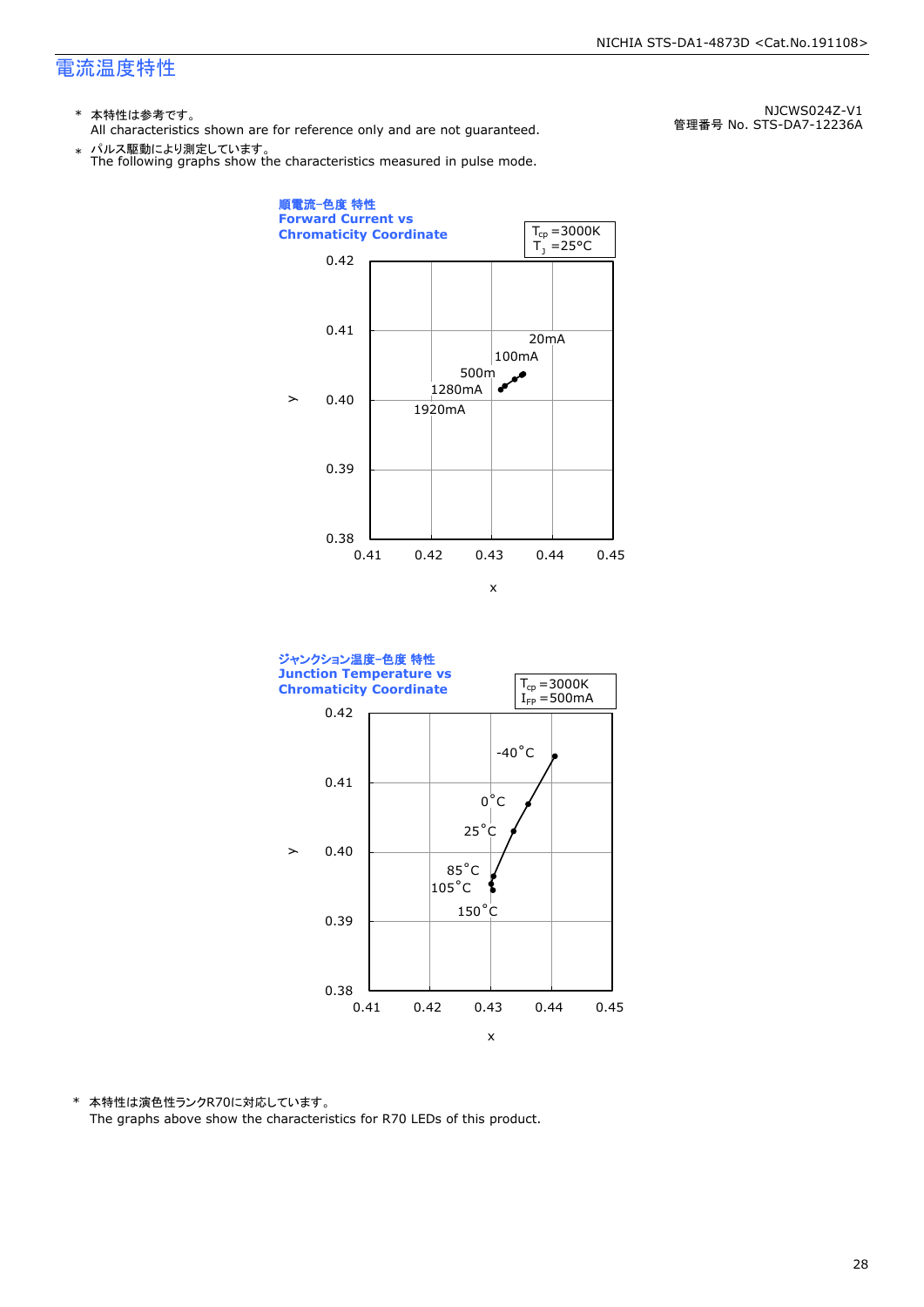- \* 本特性は参考です。
- All characteristics shown are for reference only and are not guaranteed.

\* パルス駆動により測定しています。 The following graphs show the characteristics measured in pulse mode.

0.38 0.39 0.40 0.41 0.42 0.43 0.41 0.42 0.43 0.44 0.45 0.46 20mA 100mA 500mA 1280mA 1920mA 順電流-色度 特性 **Forward Current vs Chromaticity Coordinate**   $\geq$ x  $T_1 = 25^{\circ}C$  $T_{cp} = 3000K$ 

![](_page_29_Figure_6.jpeg)

\* 本特性は演色性ランクR8000に対応しています。 The graphs above show the characteristics for R8000 LEDs of this product.

NJCWS024Z-V1 管理番号 No. STS-DA7-11931B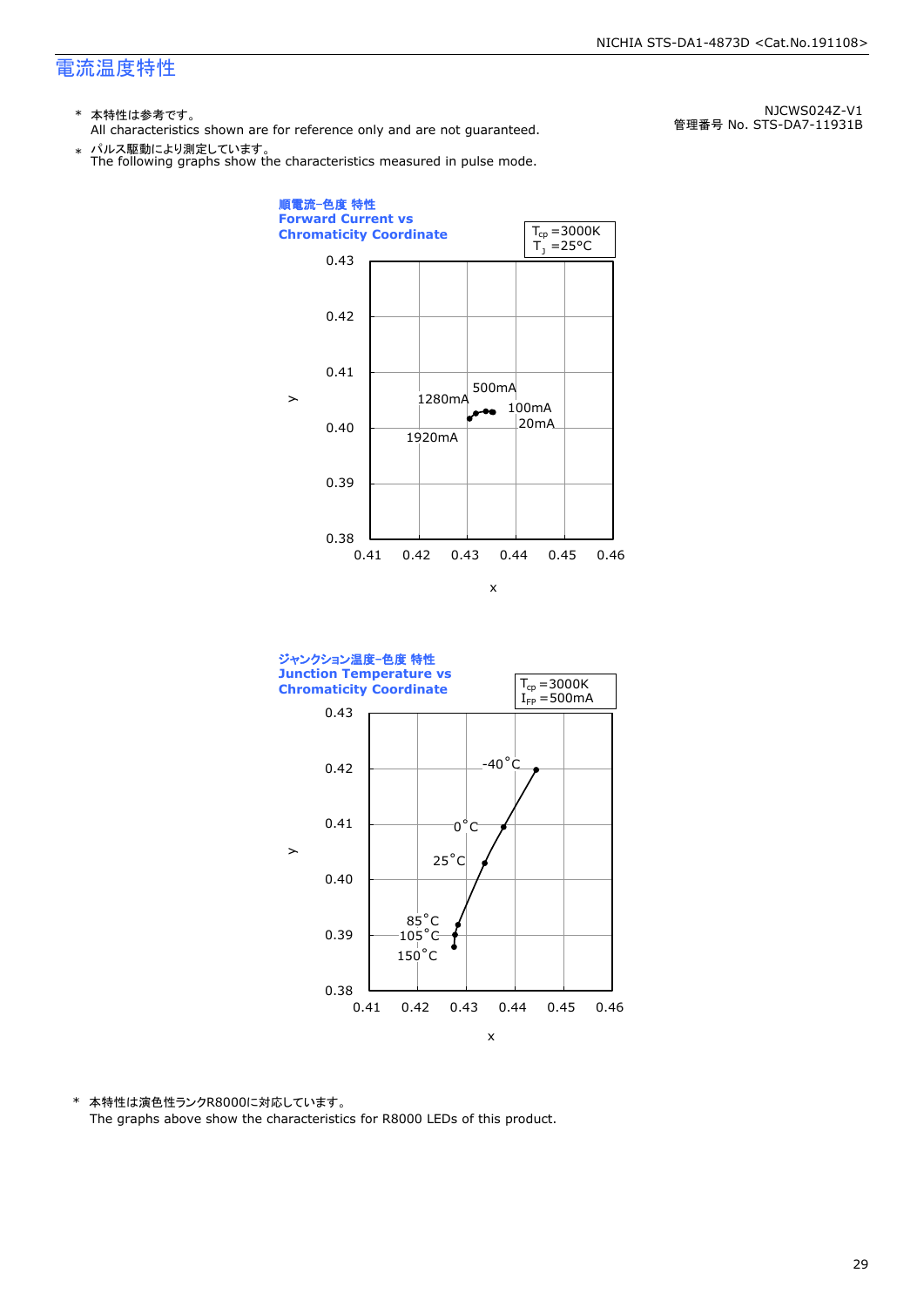- \* 本特性は参考です。
- All characteristics shown are for reference only and are not guaranteed.

\* パルス駆動により測定しています。 The following graphs show the characteristics measured in pulse mode.

 $\mathbf{y}$ 

0.38 0.39 0.40 0.41 0.42 0.41 0.42 0.43 0.44 0.45 20mA 100mA 500mA 1280mA 1920mA 順電流-色度 特性 **Forward Current vs Chromaticity Coordinate**  x  $T_1 = 25$ °C  $T_{cp} = 3000K$ 

![](_page_30_Figure_6.jpeg)

\* 本特性は演色性ランクR9050に対応しています。 The graphs above show the characteristics for R9050 LEDs of this product.

NJCWS024Z-V1 管理番号 No. STS-DA7-11932B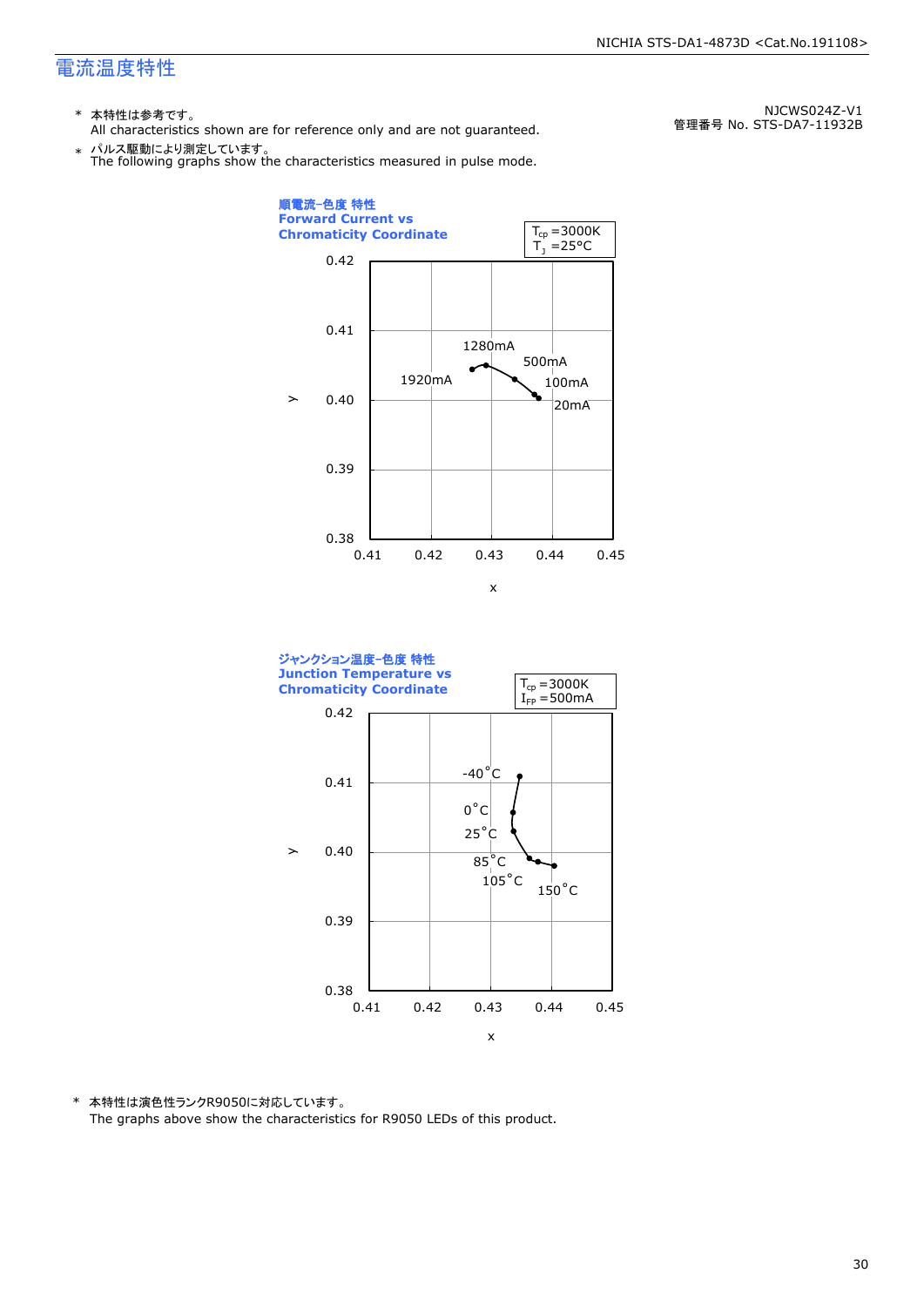- \* All characteristics shown are for reference only and are not guaranteed. 本特性は参考です。
- \* Ine following graphs show tr<br>パルス駆動により測定しています。 The following graphs show the characteristics measured in pulse mode.

Part No. NJCWS024Z-V1 No. STS-DA7-15958

![](_page_31_Figure_5.jpeg)

![](_page_31_Figure_6.jpeg)

\* The graphs above show the characteristics for R9580 LEDs of this product. 本特性は演色性ランクR9580に対応しています。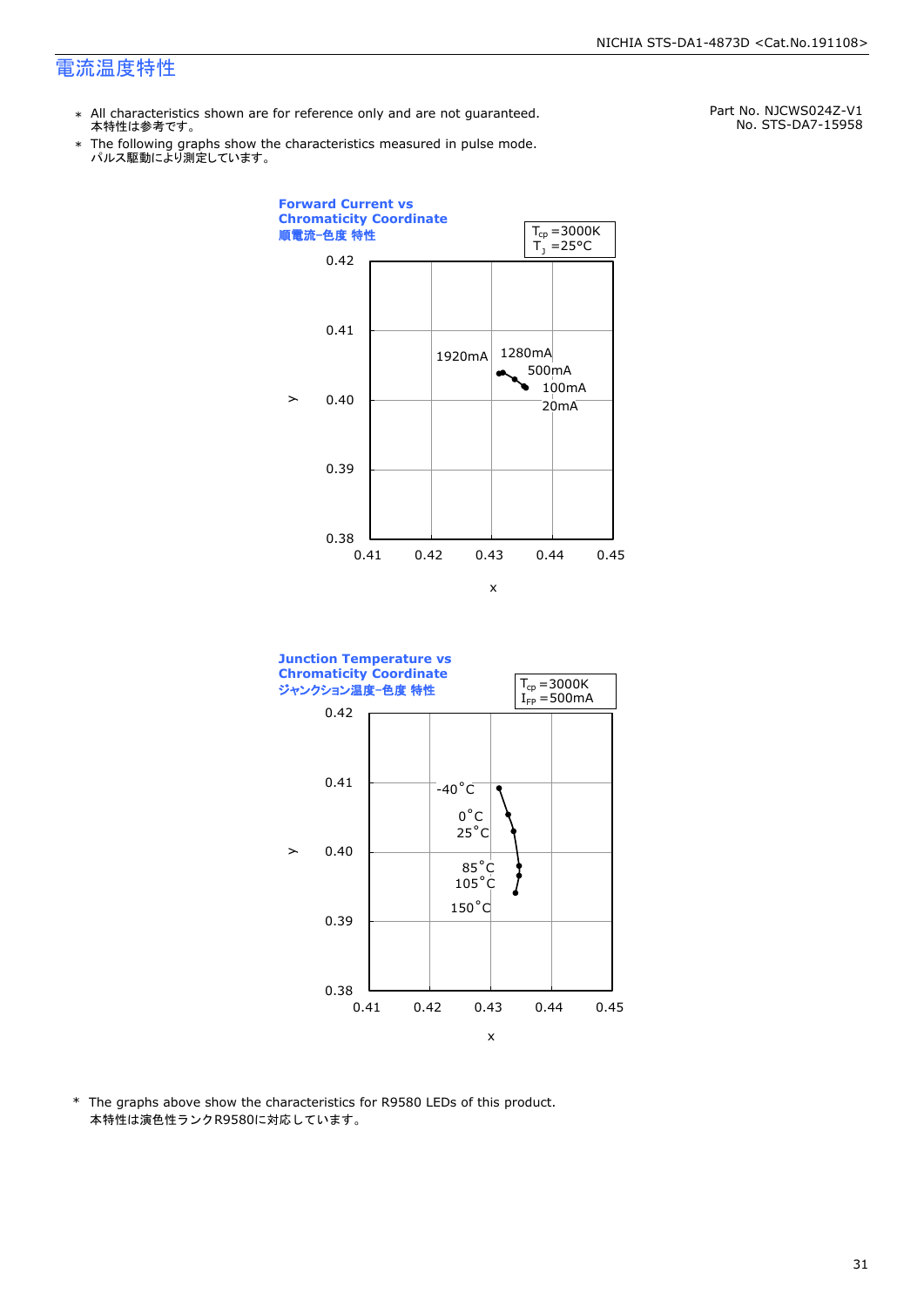- \* 本特性は参考です。
- All characteristics shown are for reference only and are not guaranteed.

NJCWS024Z-V1 管理番号 No. STS-DA7-12238A

![](_page_32_Figure_5.jpeg)

![](_page_32_Figure_6.jpeg)

![](_page_32_Figure_7.jpeg)

\* 本特性は演色性ランクR70に対応しています。 The graphs above show the characteristics for R70 LEDs of this product.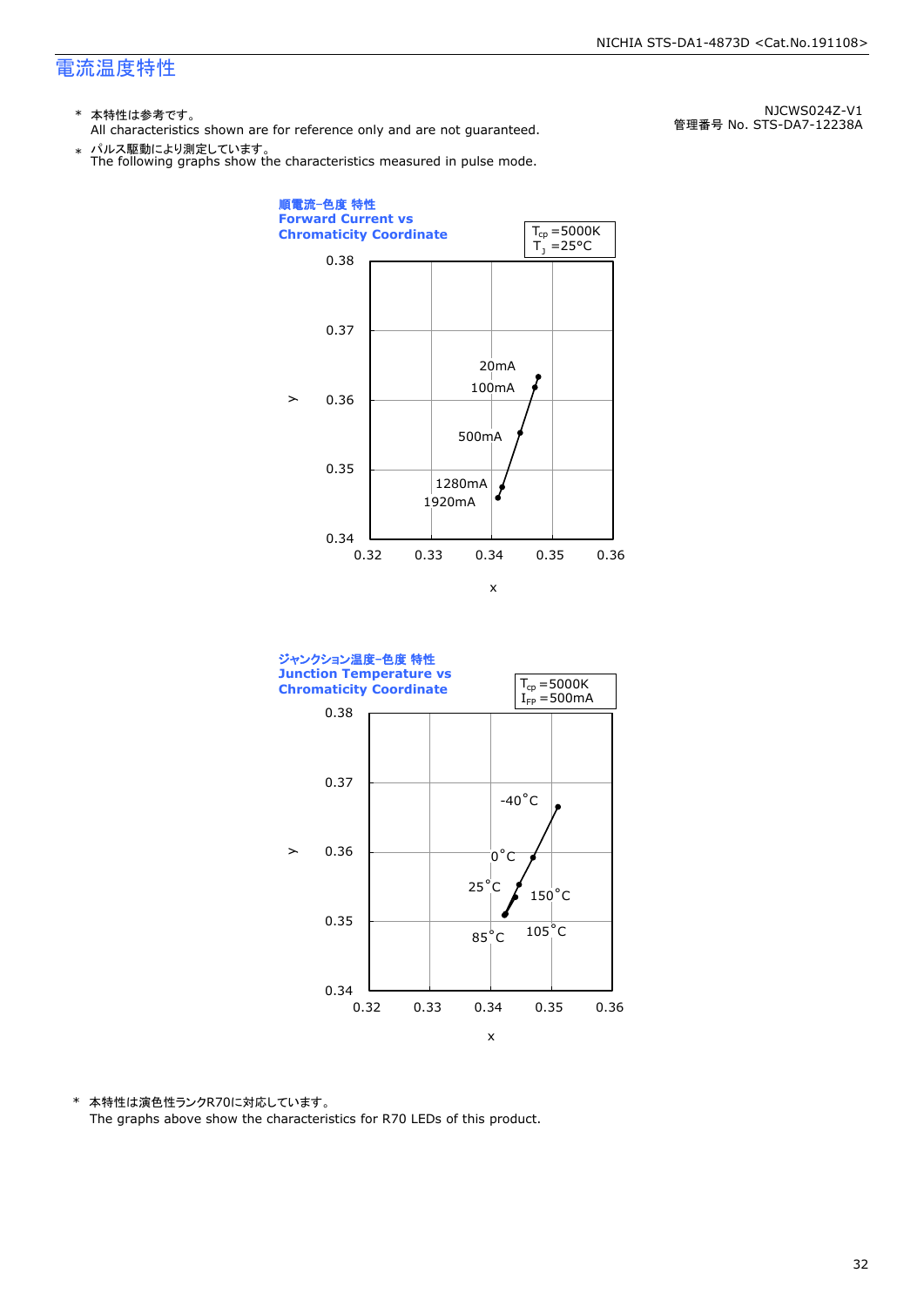- \* 本特性は参考です。
- All characteristics shown are for reference only and are not guaranteed.

\* パルス駆動により測定しています。 The following graphs show the characteristics measured in pulse mode.

0.34 0.35 0.36 0.37 0.38 0.32 0.33 0.34 0.35 0.36 20mA 100mA 500mA 1280mA 1920mA 順電流-色度 特性 **Forward Current vs Chromaticity Coordinate**   $\mathbf{y}$ x  $T_1 = 25$ °C  $T_{cp} = 5000K$ 

![](_page_33_Figure_6.jpeg)

\* 本特性は演色性ランクR8000に対応しています。 The graphs above show the characteristics for R8000 LEDs of this product.

NJCWS024Z-V1 管理番号 No. STS-DA7-11933B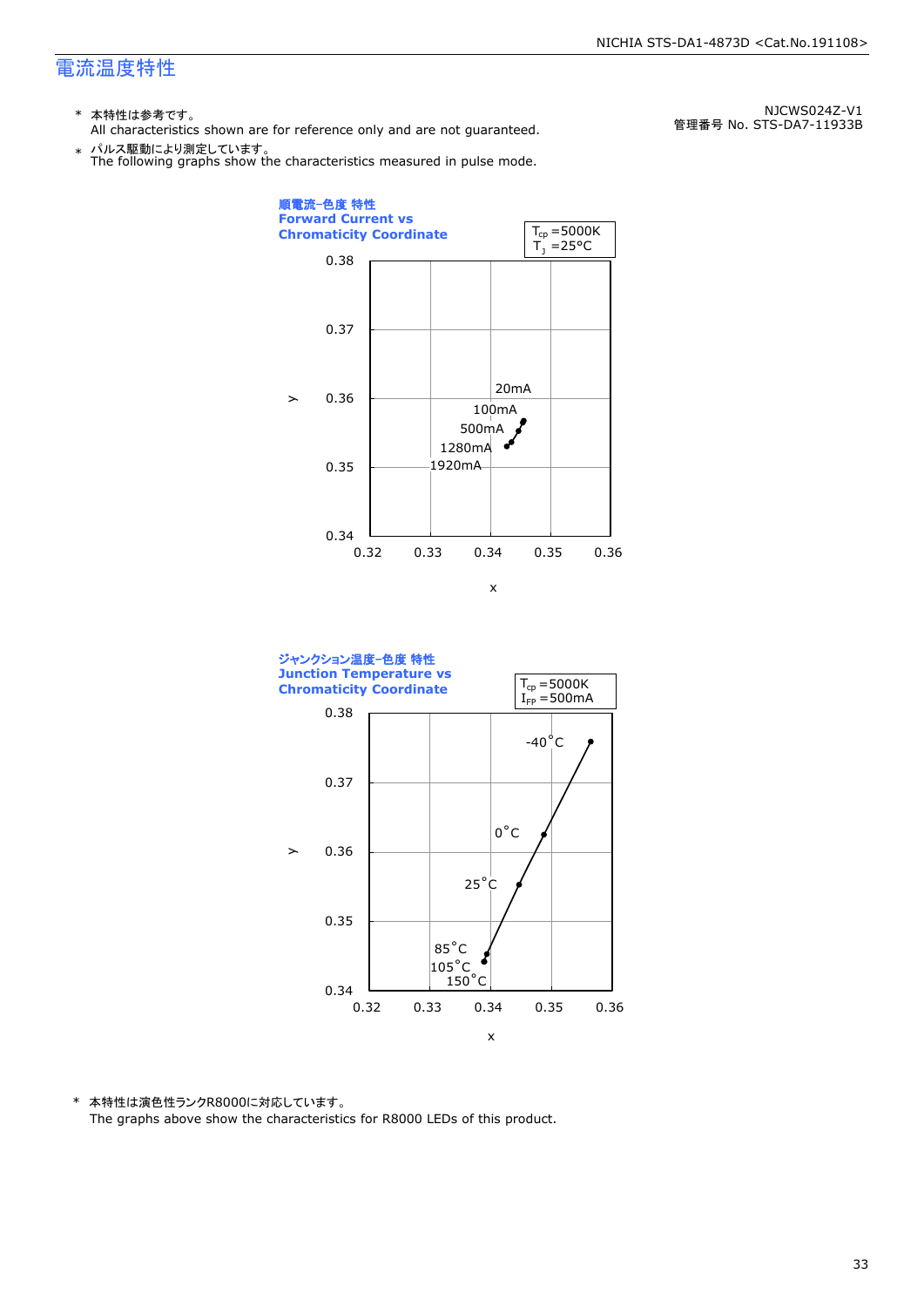- \* 本特性は参考です。
- All characteristics shown are for reference only and are not guaranteed.

\* パルス駆動により測定しています。 The following graphs show the characteristics measured in pulse mode.

![](_page_34_Figure_5.jpeg)

![](_page_34_Figure_6.jpeg)

\* 本特性は演色性ランクR9050に対応しています。 The graphs above show the characteristics for R9050 LEDs of this product.

NJCWS024Z-V1 管理番号 No. STS-DA7-11934B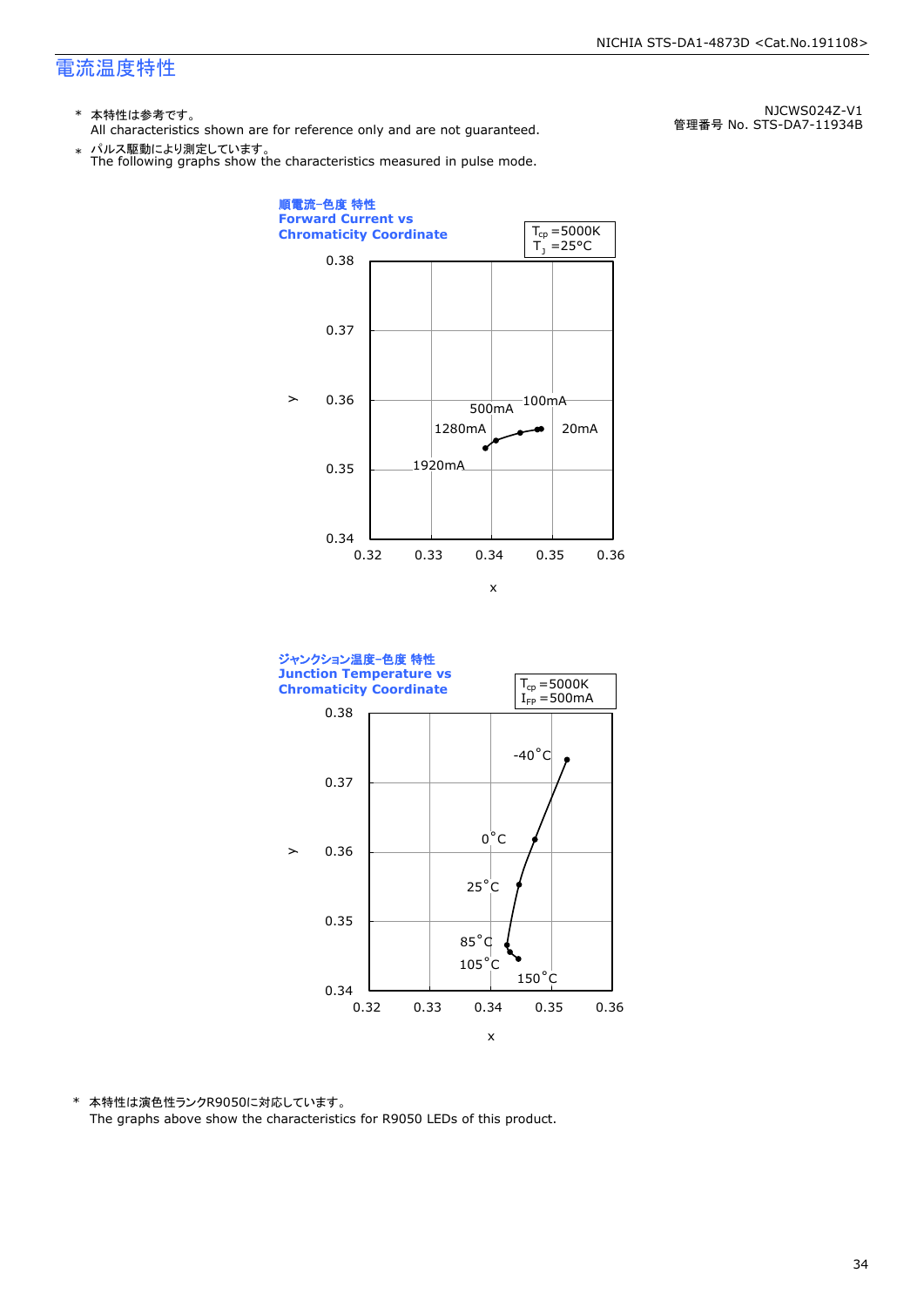\*

- \* All characteristics shown are for reference only and are not guaranteed. 本特性は参考です。
	- パルス駆動により測定しています。 The following graphs show the characteristics measured in pulse mode.

Part No. NJCWS024Z-V1 No. STS-DA7-15959

![](_page_35_Figure_5.jpeg)

![](_page_35_Figure_6.jpeg)

\* The graphs above show the characteristics for R9580 LEDs of this product. 本特性は演色性ランクR9580に対応しています。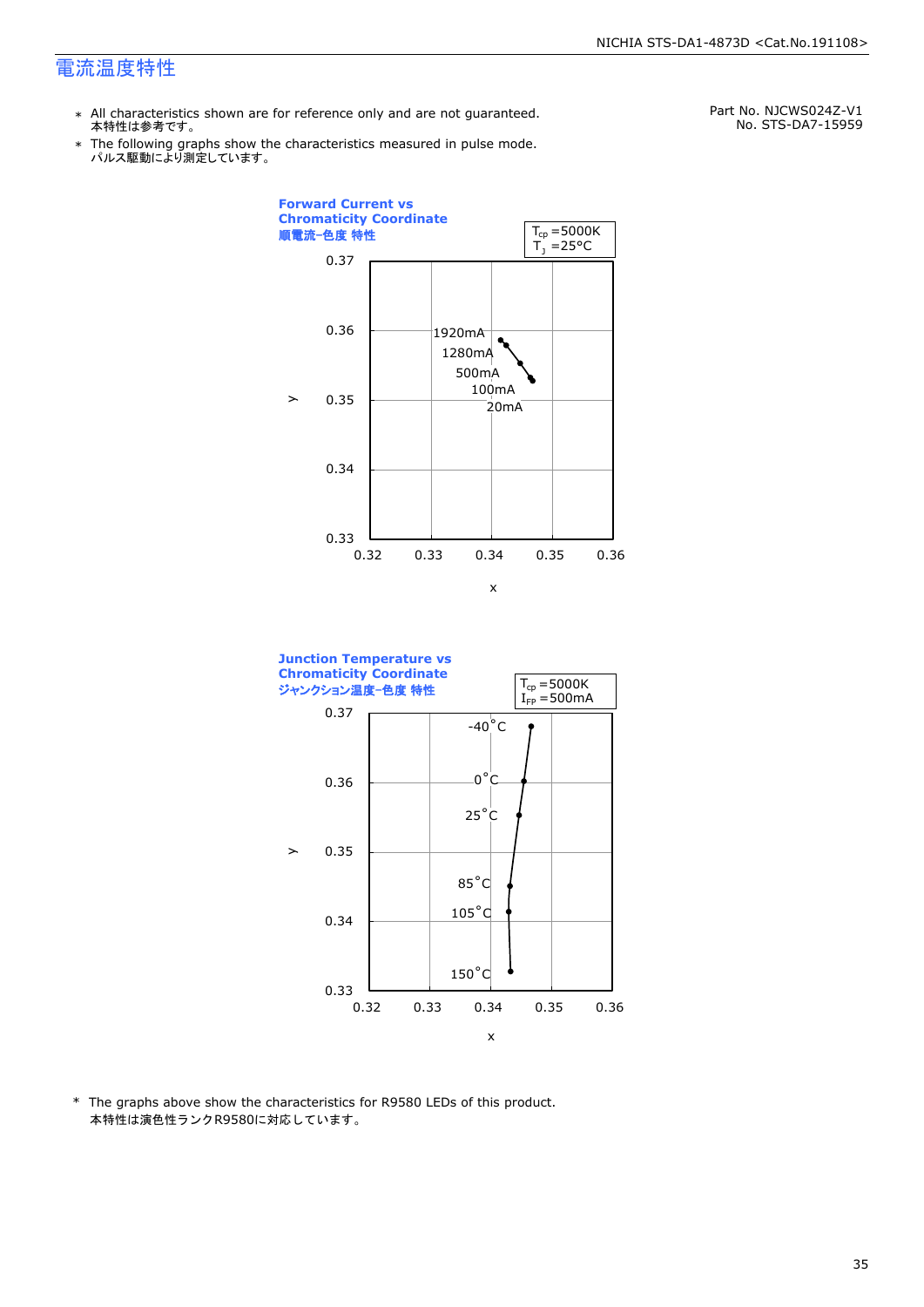## 信頼性

#### (1) 試験項目と試験結果

| 試験項目    | 参照規格                            | 試験条件                                         | 試験時間     | 故障判定<br>基準 No. | 故障数/試験数 |
|---------|---------------------------------|----------------------------------------------|----------|----------------|---------|
| 熱衝撃(気相) |                                 | -40°C(15 分)~100°C(15 分)                      | 100 サイクル | #1             | 0/10    |
| 高温保存    | <b>JEITA ED-4701</b><br>200 201 | $T_A = 100^{\circ}C$                         | 1000 時間  | #1             | 0/10    |
| 高温高湿保存  | <b>JEITA ED-4701</b><br>100 103 | $T_A = 60^{\circ}$ C, RH = 90%               | 1000 時間  | #1             | 0/10    |
| 低温保存    | JEITA ED-4701<br>200 202        | $T_{\text{A}} = -40^{\circ}C$                | 1000 時間  | #1             | 0/10    |
| 高温連続動作  |                                 | $T_c = 99^{\circ}C$ , I <sub>F</sub> =1280mA | 1000 時間  | #1             | 0/10    |
| 静電破壊    | ANSI/ESDA/<br>JEDEC JS-001      | HBM, 8kV, 1.5kΩ, 100pF, 順逆 1 回               |          | #1             | 0/10    |

注記:

測定は LED が常温に戻ってから行います。

#### (2) 故障判定基準

| 基準 No. | 項目                   | 条件                    | 判定基準                          |
|--------|----------------------|-----------------------|-------------------------------|
|        | 順電圧(VF)              | I <sub>F</sub> =500mA | ·初期値<br>$\sqrt{2} \times 1.1$ |
| #1     | 光束<br>$\phi_{\rm v}$ | I <sub>F</sub> =500mA | :初期値<br>$\times 0.7$          |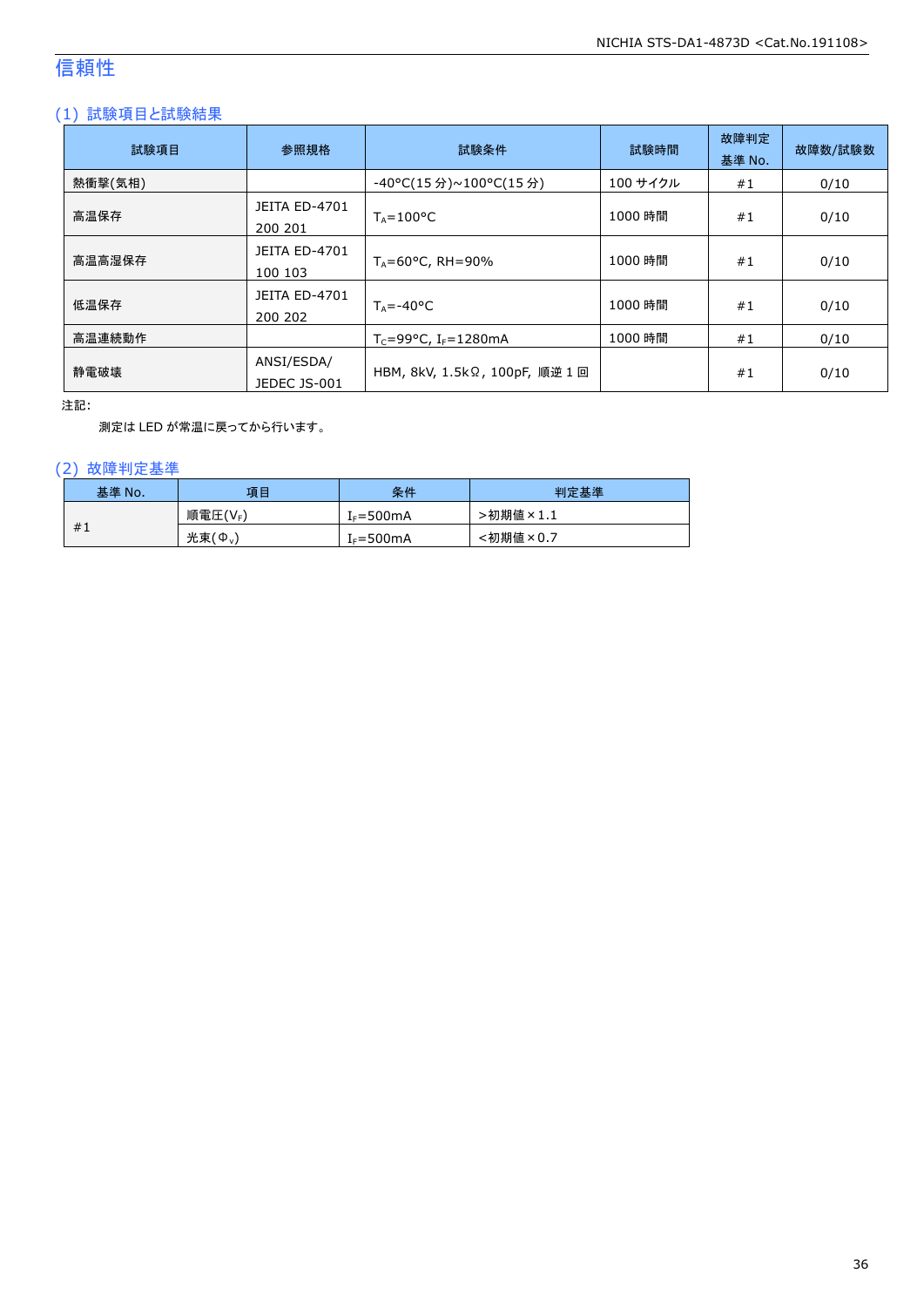#### 注意事項

#### (1) 保管

| 条件 |           | 温度      | 湿度       | 期間        |
|----|-----------|---------|----------|-----------|
| 保管 | アルミ防湿袋開封前 | 30°C 以下 | 90%RH 以下 | 納入日より1年以内 |
|    | アルミ防湿袋開封後 | 30°C 以下 | 70%RH 以下 | 168 時間以内  |

- アルミ防湿袋を開封後は上記の条件を越えないようにはんだ付けを完了下さい。万一未使用の LED が残った場合は、シリカゲル入り密閉容器等で保管 下さい。なお当社防湿袋に戻し、再封印することを推奨します。
- 電極部分は、金メッキが施されております。腐食性ガス等を含む雰囲気にさらされますと、メッキ表面が変質し、問題が生じる事があります。保管時は密閉 容器等で保管して下さい。なお当社防湿袋に戻し、再封印することを推奨します。
- 実機に使用する部材(パッキン、接着剤など)については、メッキ表面への影響を考慮して、硫黄成分を含有しているものの使用を避けて下さい。メッキの 表面異常は、導通・接続不良に繋がる可能性があります。また、パッキンを使用する場合は、シリコーンゴム材質のものを推奨します。その際、低分子量 のシロキサンによる機器の接点不良に注意して下さい。
- 急激な温度変化のある場所では、結露が起こりますので温度変化の少ない場所に保管して下さい。
- 埃の多い環境での保管は避けて下さい。
- 直射日光や室温を超えるような環境に長期間さらさないで下さい。

#### (2) 使用方法

● LED 毎に絶対最大定格を超えないように回路設計を行って下さい。LED 毎に定電流駆動することを推奨致します。また定電圧駆動する場合は、(A)の回 路は LED の順電圧の影響により LED に流れる電流がばらつく可能性がありますので、(B)の回路を推奨します。

![](_page_37_Figure_12.jpeg)

- 本製品は、順方向電流駆動でご使用下さい。また、非点灯時には順逆とも電圧がかからないように配慮下さい。特に逆電圧が連続的に加わる状態は、マ イグレーションを発生させる可能性があり、素子にダメージを与える場合がありますので避けて下さい。長時間使用しない場合は、安全のために必ず主電 源スイッチを切って下さい。
- 電流により色度が変化するため、調光する場合はパルス駆動によるデューティ制御を推奨します。
- 本製品は LED の諸特性が安定する定格電流の 10%以上でご使用されることを推奨します。
- 雷サージなどの過電圧が LED に加わらないようにして下さい。
- 屋外で使用される場合は、十分な防水対策、湿度対策、塩害対策を施してご使用下さい。

#### (3) 取り扱い上の注意

- 素手で本製品を取り扱わないで下さい。表面が汚れ、光学特性に影響を及ぼすことがあります。また場合によっては、製品の変形や断線が起こり、不灯 の原因になることがあります。
- ピンセットで本製品を取り扱う場合は、製品へ過度な圧力を掛けないようにして下さい。樹脂部の傷、欠け、剥がれ、製品の変形や断線が起こり、不灯の 原因となります。
- 本製品を落下させてしまった場合には、製品の変形などが発生することがありますのでご注意下さい。
- 本製品は積み重ねしないで下さい。製品を重ねると樹脂部に衝撃を与え、樹脂部の傷、欠け、剥がれ、変形・断線、LED 剥がれが発生し、不灯の原因に なります。

#### (4) 設計上の注意

- LED 周辺で使用する部材(筐体、パッキン、接着剤、2 次レンズ、レンズカバーなど)から放出された揮発性有機化合物は、LED のレンズや封止樹脂を透 過する可能性があります。特に密閉状態では、これらの揮発性有機化合物が熱や光子エネルギーにさらされると変色が起こり LED の光出力が大幅に低 下したり、色ずれが発生する可能性があります。また、空気の循環をよくすることで、光出力の低下や色ズレが改善されることがあります。密閉状態でご使 用される場合は、実機点灯試験による光学評価で異常なきことの確認をお願いします。
- 本製品は、力が加わるとセラミックス基板の割れが発生する恐れがあります。本製品を筐体に固定する場合、専用ホルダを用いることを推奨します。
- 製品と筐体間の接続には放熱グリスを用いることを推奨します。製品・筐体のみの固定では、放熱性が低下することがあります。また放熱シートを用いた 場合、熱抵抗値は顕著に大きくなる可能性があります。

#### **COB** の取り扱い、密着、放熱などの一連のアプリケーションノートは弊社ホームページ「**LED** テクニカルデータ」をご確認ください。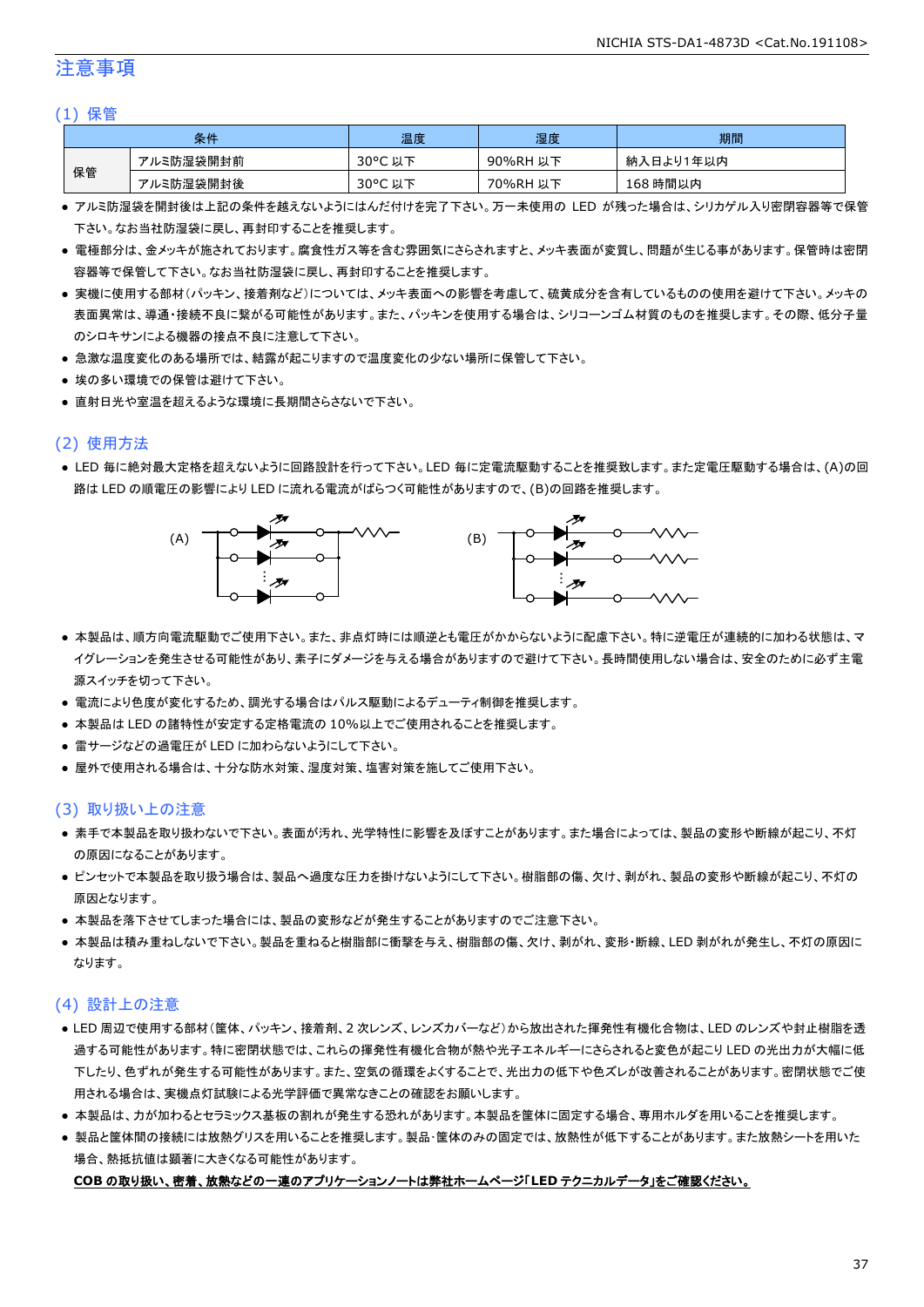#### (5) 静電気に対する取り扱い

● 本製品は静電気やサージ電圧に敏感で、素子の損傷や信頼性低下を起こすことがあります。取り扱いに際しては、以下の例を参考に静電気対策を十分 行って下さい。

 リストストラップ、導電性衣類、導電靴、導電性床材等による電荷の除去 作業区域内の装置、治具等の接地による電荷の除去 導電性材料による作業台、保管棚等の設置

- 使用機器(はんだコテなど)、治具、装置類や作業区域内は適切に接地をして下さい。また、実装される機器等についてもサージ対策の実施を推奨しま す。
- 治具、装置類にガラスやプラスチックなどの絶縁体を使用される場合は以下の例を参考に対策を十分行って下さい。

 導電性材料による導電化 加湿による帯電防止 除電器(イオナイザ)による電荷の中和

#### (6) 熱の発生

● 本製品をご使用の際は、効率的に素子の熱を下げる対策を施し、最大ジャンクション温度(T<sub>J</sub>)を超えることがないよう配慮下さい。熱飽和時のジャンクショ ン温度(T<sub>J</sub>)を推定する方法として、次の式で算出することが可能です。

 $T_J = T_C + R_{\theta JC} \cdot W$ 

\*T<sub>1</sub>=ジャンクション温度: °C

T<sub>C</sub>=ケース温度: °C

R<sub>0JC</sub>=ダイスから T<sub>C</sub> 測定ポイントまでの熱抵抗: °C/W

W=投入電力(I<sub>F</sub>×V<sub>F</sub>): W

![](_page_38_Figure_14.jpeg)

● 密着させる材料や筐体の材料特性および表面状態により R<sub>θIC</sub>が変化することがあります。以下の内容についてもご注意頂けますようお願い致します。 本製品を搭載する筐体もしくはヒートシンクの間は熱抵抗の低い放熱材で密着させて下さい。

本製品を搭載するヒートシンクの面は穴や凹凸がなく、平たんにして密着させて下さい。

ホルダーや放熱材を使用する場合は、放熱が維持できる状態として下さい。

 熱による経年劣化、つまり寸法変化または特性劣化が発生すると、保持状態が変化し放熱悪化による製品破損の原因となりますので、信頼性についても 十分に御確認をお願い致します。

● 表面温度測定器(サーモグラフィ)等による非接触による温度測定も有効ですので、放熱設計の際の御参考として下さい。

#### ● **COB** の取り扱い、密着、放熱などの一連のアプリケーションノートは弊社ホームページ「**LED** テクニカルデータ」をご確認ください。

#### (7) 洗浄

- ぬれた雑巾、ベンジン、シンナーなどで LED を拭かないで下さい。
- 洗浄する場合は、イソプロピルアルコールを使用して下さい。その他の洗浄剤の使用に当たってはパッケージ及び樹脂が侵され不具合発生の原因となる 場合がありますので、問題のないことを十分確認の上での使用をお願い致します。フロン系溶剤については、世界的に使用が規制されています。
- LED に汚れが付着した場合にはイソプロピルアルコールを布に付けて良く絞って汚れを拭き取って下さい。
- 超音波洗浄は、基本的には行わないで下さい。やむをえず行う場合は、発振出力や基板の取り付け方により LED への影響が異なりますので、予め実使 用状態で異常のない事を確認の上実施下さい。

#### (8) 目の安全性

- 2006 年に国際電気委員会(IEC)からランプ及びランプシステムの光生物学的安全性に関する規格 IEC 62471 が発行され、LED もこの規格の適用範 囲に含められました。一方、2001 年に発行されたレーザー製品の安全に関する規格 IEC 60825-1 Edition1.2 において、LED が適用範囲に含まれて いましたが、2007 年に改訂された IEC 60825-1 Edition2.0 で LED が適用除外されました。但し、国や地域によっては、依然として IEC 60825-1 Edition1.2 と同等規格を採用し、LED が適用範囲に含められています。これらの国や地域向けには、ご注意下さい。IEC62471 によって分類される LED のリスクグループは、放射束や発光スペクトル、指向性などによって異なり、特に青色成分を含む高出力ではリスクグループ 2 に相当する場合もあり ます。LED の出力を上げたり、LED からの光を光学機器にて集光したりするなどした状態で、直視しますと眼を痛めることがありますので、ご注意下さい。
- 点滅光を見つづけると光刺激により不快感を覚えることがありますのでご注意下さい。又、機器に組み込んでご使用される場合は、光刺激などによる第三 者への影響をご配慮下さい。